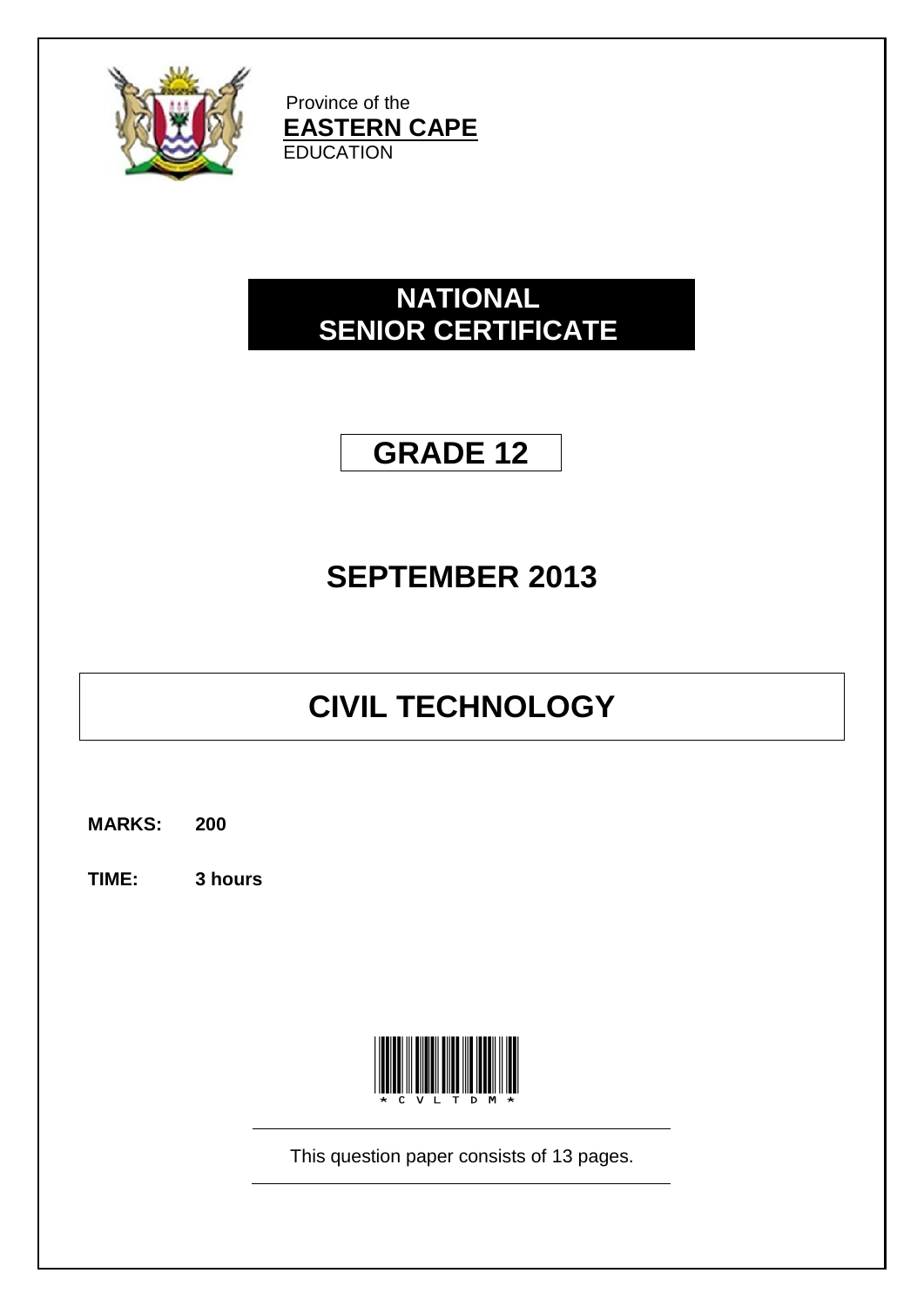#### **REQUIREMENTS:**

- 1. Drawing instruments
- 2. A non-programmable calculator

#### **INSTRUCTIONS AND INFORMATION**

- 1. This question paper consists of SIX questions.
- 2. ALL questions are COMPULSORY.
- 3. Answer each question as a whole. DO NOT separate sub-questions.
- 4. Start each question on a NEW page.
- 5. Sketches may be used to illustrate your answers.
- 6. ALL calculations and written answers must be done in the answer book.
- 7. Drawings and sketches must be fully dimensioned and neatly finished off with titles and labels to conform to SANS (SABS) Recommended Practice for Building Drawings.
- 8. For the purpose of this examination, the size of a brick should be taken as 220 mm x 110 mm x 75 mm.
- 9. Use your discretion where dimensions and/or details have been omitted.
- 10. Non-programmable pocket calculators may be used.
- 11. Answer QUESTION 5.1 and QUESTION 6 on the answer sheets provided, using drawing instruments where necessary.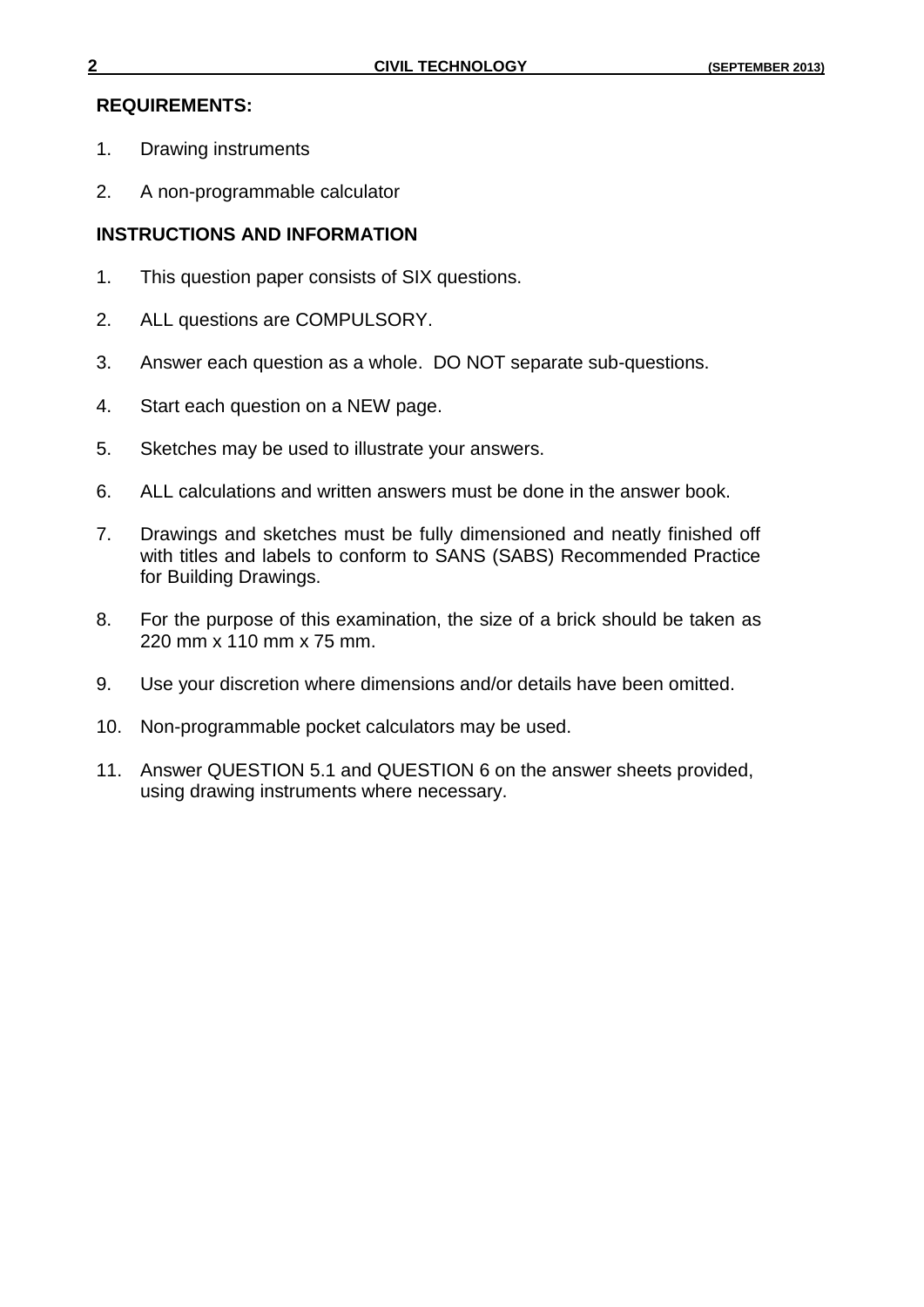### **QUESTION 1: CONSTRUCTION PROCESSES**

| 1.1 |                                                                                            | As a carpenter it is your task to install a door into a door frame. One of<br>the tools you will use is a portable power drill. Name FOUR safety<br>precautions you will observe while using the power drill. | (4) |
|-----|--------------------------------------------------------------------------------------------|---------------------------------------------------------------------------------------------------------------------------------------------------------------------------------------------------------------|-----|
| 1.2 |                                                                                            | A wall plate must be lengthened. What type of joint would you use to join<br>the wall plate?                                                                                                                  | (1) |
| 1.3 | Scaffolding is commonly used on a building site.                                           |                                                                                                                                                                                                               |     |
|     | 1.3.1                                                                                      | Define the term scaffolding.                                                                                                                                                                                  | (2) |
|     | 1.3.2                                                                                      | Name TWO types of scaffolding.                                                                                                                                                                                | (2) |
|     | 1.3.3                                                                                      | What part of scaffolding will prevent it from sinking into the<br>ground?                                                                                                                                     | (1) |
|     | 1.3.4                                                                                      | Name FIVE safety precautions to be observed when erecting<br>scaffolding.                                                                                                                                     | (5) |
| 1.4 |                                                                                            | Name TWO joining methods that can be used to join corrugated iron roof<br>sheets to purlins.                                                                                                                  | (2) |
| 1.5 |                                                                                            | Explain why it is important that roof trusses should be braced.                                                                                                                                               | (4) |
| 1.6 |                                                                                            | Explain how you will stop excessive bleeding of a limb.                                                                                                                                                       | (2) |
| 1.7 | Name THREE groups of preservatives for wood.<br>(3)                                        |                                                                                                                                                                                                               |     |
| 1.8 | Name THREE elements that must be present for a fire to exist.<br>(3)                       |                                                                                                                                                                                                               |     |
| 1.9 | What type of fire extinguisher should be used to extinguish an electrical<br>fire?<br>[30] |                                                                                                                                                                                                               |     |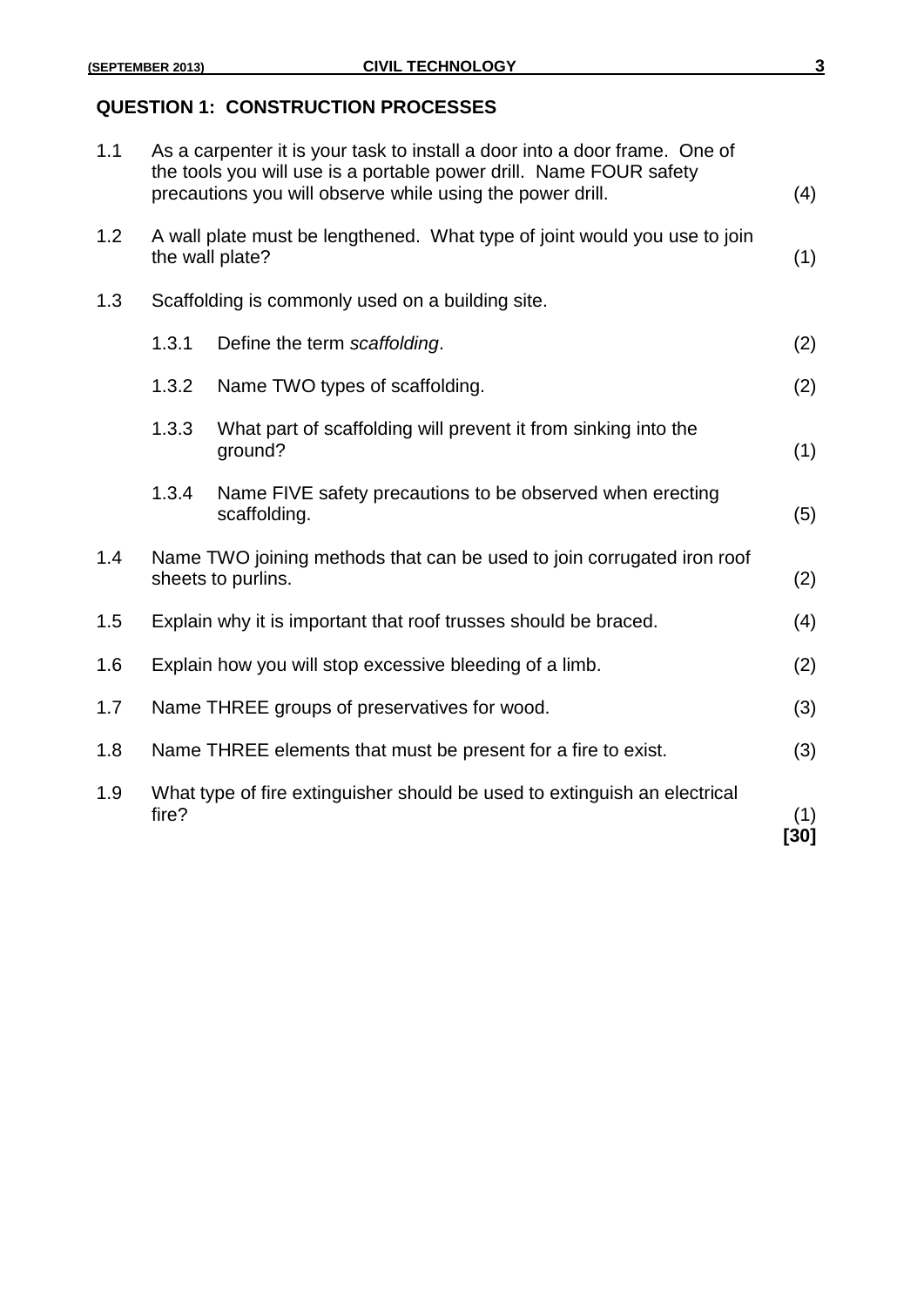### **QUESTION 2: ADVANCED CONSTRUCTION PROCESSES**

| 2.1  | Define the term, piled foundation. (piling)                                                                                                                                                                                        | (2)  |  |
|------|------------------------------------------------------------------------------------------------------------------------------------------------------------------------------------------------------------------------------------|------|--|
| 2.2  | Where should piled foundations be used?                                                                                                                                                                                            |      |  |
| 2.3  | Name FOUR advantages of rib and block floors over solid concrete floors.                                                                                                                                                           | (4)  |  |
| 2.4  | Name THREE materials that you would require when installing a rib and<br>block concrete floor.                                                                                                                                     |      |  |
| 2.5  | Name THREE joining methods that can be used to join gusset plates to<br>members of a steel structure.                                                                                                                              | (3)  |  |
| 2.6  | At modern houses with high concrete columns, the steel reinforcement is<br>very important. Draw to scale 1 : 10 a neat sketch of a horizontal section<br>through a round column to show the reinforcement and label all the parts. |      |  |
|      | Use the following specifications:                                                                                                                                                                                                  |      |  |
|      | Reinforcement with six main bars of 20 mm diameter<br>$\bullet$<br>Show helical binding<br>$\bullet$                                                                                                                               |      |  |
|      | Show the minimum concrete covering<br>$\bullet$<br>The concrete column has a diameter of 500 mm<br>$\bullet$                                                                                                                       | (10) |  |
| 2.7  | Name TWO different types of measurements that can be taken with a<br>dumpy level.                                                                                                                                                  | (2)  |  |
| 2.8  | Name TWO tests that can be done on concrete to determine its strength.                                                                                                                                                             |      |  |
| 2.9  | (4)<br>Explain the difference between mass concrete and reinforced concrete.                                                                                                                                                       |      |  |
| 2.10 | Draw to good proportion a line diagram of a fan type roof truss with a pitch<br>of 30°.                                                                                                                                            |      |  |
| 2.11 | Building regulations require that basement floors should be waterproof.<br>Name THREE methods that can be used to ensure that basement floors<br>will be watertight.                                                               |      |  |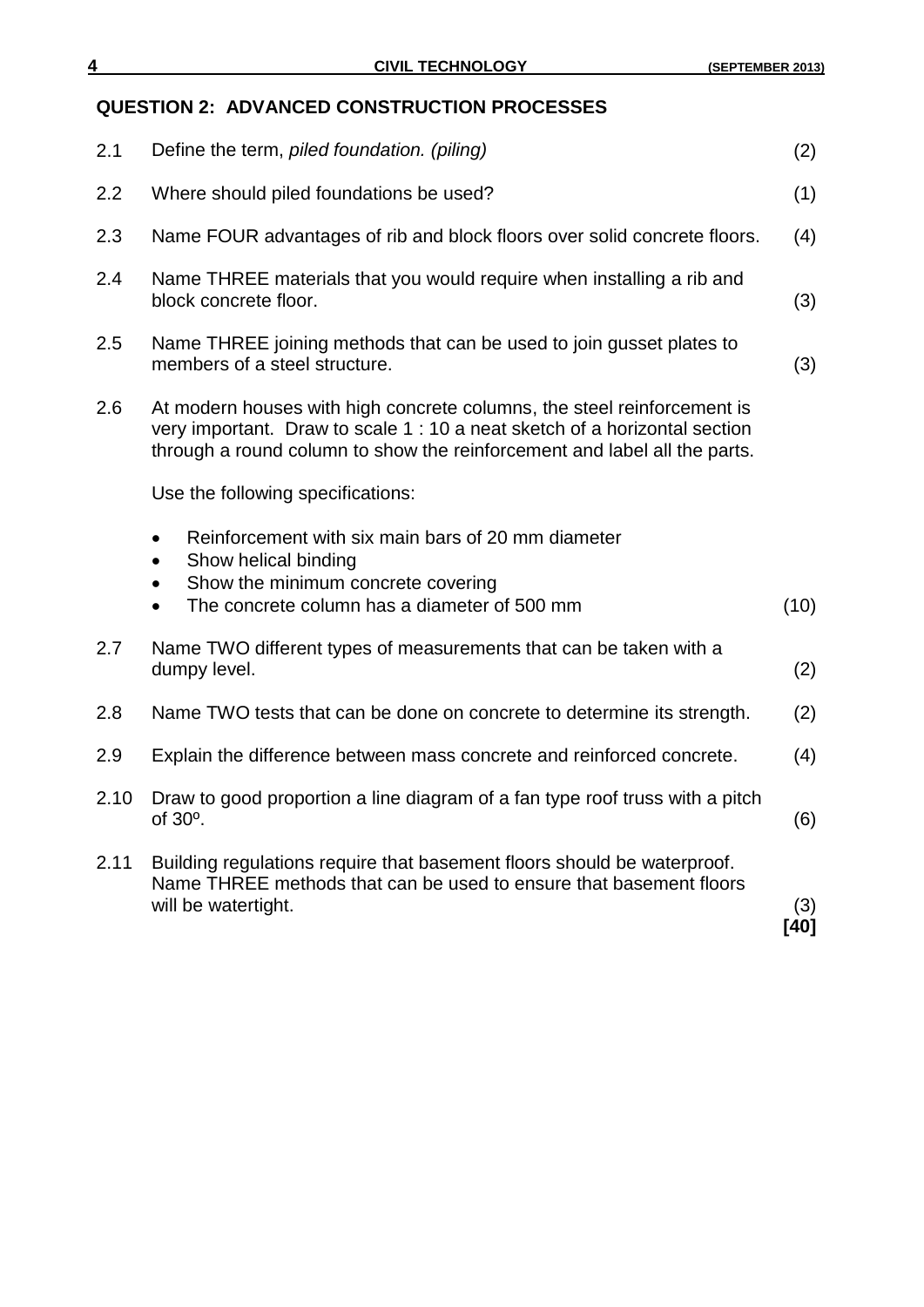#### **QUESTION 3: CIVIL SERVICES**

| 3.1 |            | Complete the following sentences. Write down only the missing word.                                                                                                                                                      |             |
|-----|------------|--------------------------------------------------------------------------------------------------------------------------------------------------------------------------------------------------------------------------|-------------|
|     | 3.1.1      | The  is used to regulate the temperature in an electric geyser.                                                                                                                                                          | (1)         |
|     | 3.1.2      | Where drain pipes connect with the municipal sewer, a  should<br>be inserted in front of the connection.                                                                                                                 | (1)         |
|     | 3.1.3      | At the outlet of a basin, a  should be installed to remove fats<br>and oils from the sewage water.                                                                                                                       | (1)         |
|     | 3.1.4      | The  is used to control the water flow into holding tanks.                                                                                                                                                               | (1)         |
|     | 3.1.5      | With domestic wiring, the live conductor is indicated with a<br>colour code.                                                                                                                                             | (1)         |
| 3.2 |            | Explain the purpose and advantage of a distribution board at an electrical<br>circuit in a house.                                                                                                                        | (1)         |
| 3.3 | PVC-pipes. | PVC-pipes are commonly used in households. Name FIVE advantages of                                                                                                                                                       | (5)         |
| 3.4 |            | Cold water is essential in a household for all sanitary fittings. Explain how<br>water gets from the municipal reservoirs to inside the plot of each<br>consumer. Name all the appliances which are used in the process. | (5)         |
| 3.5 |            | Explain shortly how a nuclear power station works.                                                                                                                                                                       | (2)         |
| 3.6 |            | State TWO advantages of wind energy.                                                                                                                                                                                     | (2)         |
| 3.7 |            | Name FOUR factors that should be taken into account when solar panels<br>are installed for a water heating system.                                                                                                       | (4)         |
| 3.8 |            | Explain the purpose and advantage of installing an inspection eye in a<br>drainage system.                                                                                                                               | (2)         |
| 3.9 |            | Abbreviations are used on building plans to show the position of<br>appliances. Write down the abbreviation of the following:                                                                                            |             |
|     | 3.9.1      | <b>Bath</b>                                                                                                                                                                                                              | (1)         |
|     | 3.9.2      | Manhole                                                                                                                                                                                                                  | (1)         |
|     | 3.9.3      | Gulley                                                                                                                                                                                                                   | (1)         |
|     | 3.9.4      | Ventilation pipe                                                                                                                                                                                                         | (1)<br>[30] |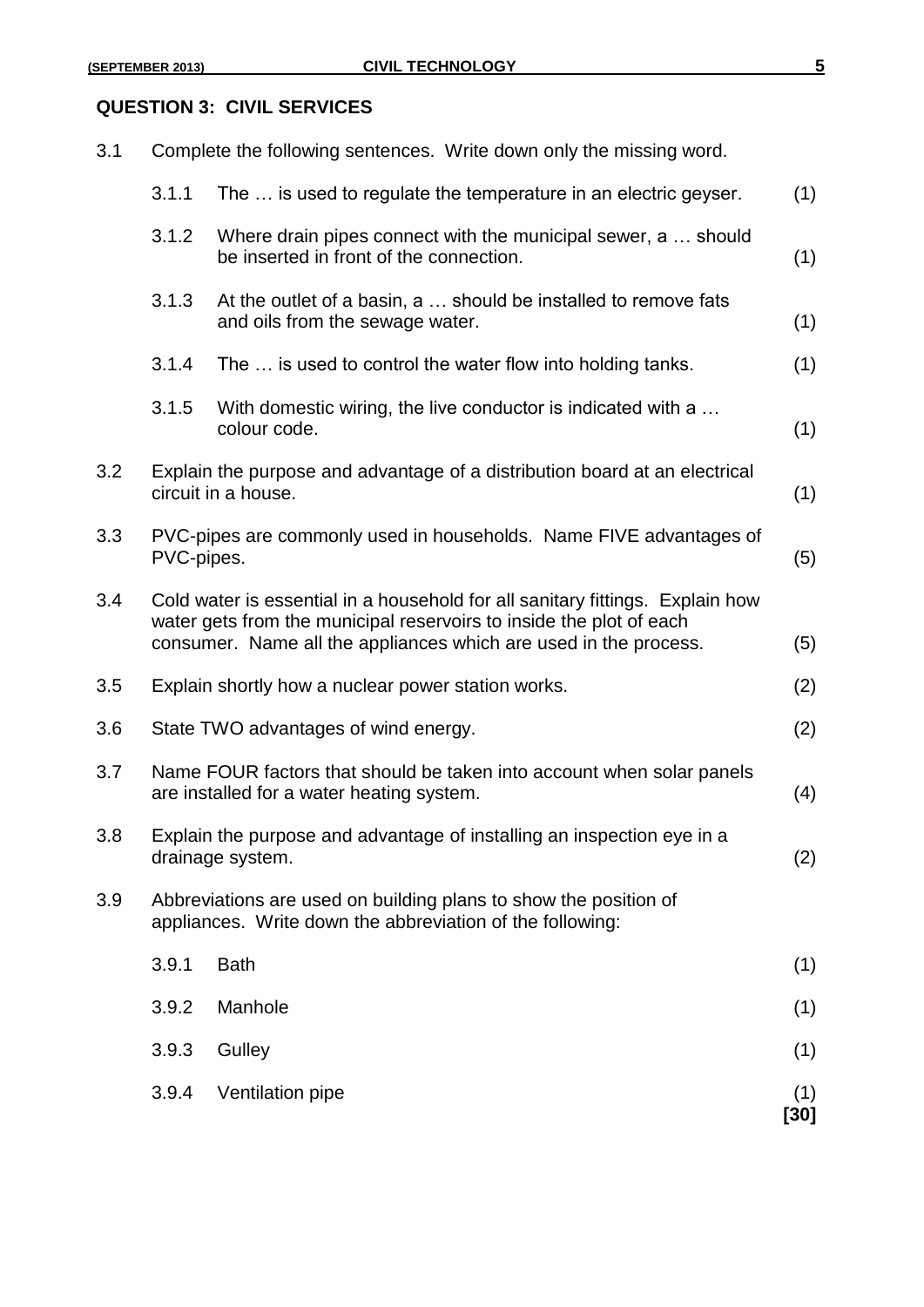#### **QUESTION 4: MATERIALS AND QUANTITIES**

- 4.1 Plastic is commonly used to make domestic appliances and can be divided into two main groups. Name the TWO groups and give ONE characteristic of each one. (4)
- 4.2 What type of glass would you install at a toilet window? (1)
- 4.3 Study the column with materials and match it with the correct answer in COLUMN B. COLUMN A represents different materials and COLUMN B represents different uses. Write down only the letter next to the question number for example 4.3.1 B.

|       | <b>COLUMN A</b>    |   | <b>COLUMN B</b>          |         |     |
|-------|--------------------|---|--------------------------|---------|-----|
| 4.3.1 | Lead               | A | Galvanising              |         |     |
| 4.3.2 | Copper             | B | Manhole lid              |         |     |
| 4.3.3 | Cast iron          | C | Steel reinforcing        |         |     |
| 4.3.4 | Zinc               | D | Soldering                |         |     |
| 4.3.5 | High tensile steel | Е | <b>Electrical wiring</b> |         |     |
|       |                    |   |                          | (5 x 1) | (5) |

4.4 You are a carpenter and have to make EIGHT root trusses for a home. Use the measurements for each member marked A–E as shown below and calculate the amount of material required.



| <b>PART</b>       | <b>LENGTH</b> |
|-------------------|---------------|
| <b>A</b> – Rafter | 6 500 mm      |
| B - Tie beam      | 4 400 mm      |
| $ C -$ King post  | 2 100 mm      |
| $ D -$ Strut      | 1800 mm       |
| $E - H$ anger     | 1800 mm       |

Draw your own table and calculate the total amount of material needed for each part and the total for EIGHT trusses. (12)

4.5 Wooden roof trusses must be treated. Give THREE reasons why it must be treated with a preservative. (3)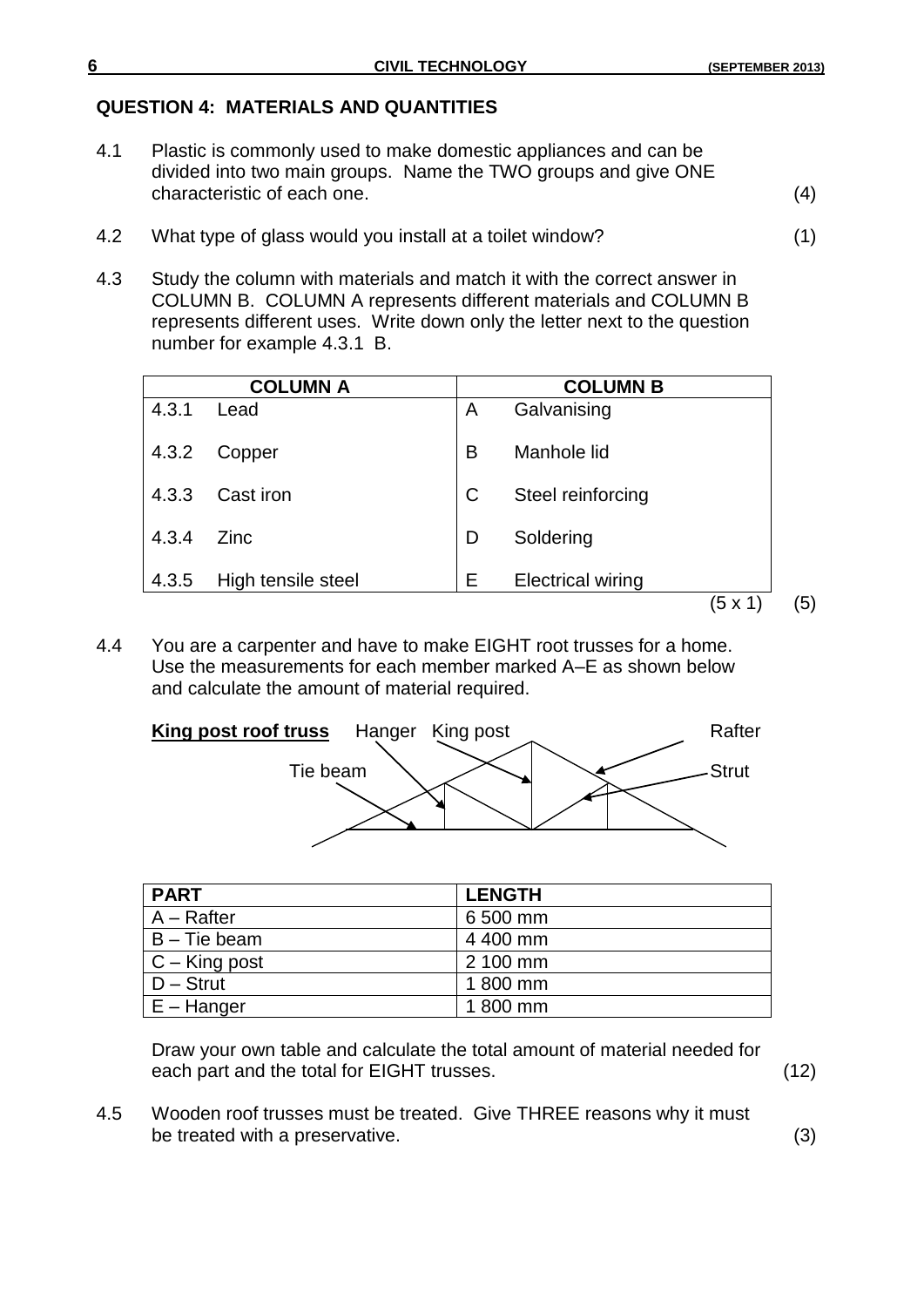|     | <b>CIVIL TECHNOLOGY</b><br>(SEPTEMBER 2013)                                                                                    |             |
|-----|--------------------------------------------------------------------------------------------------------------------------------|-------------|
| 4.6 | When mixing concrete it is important to add the correct amount of water.<br>Explain the role of water in the concrete mixture. | (2)         |
| 4.7 | Name THREE places where aluminium can be used in building<br>construction.                                                     | (3)<br>[30] |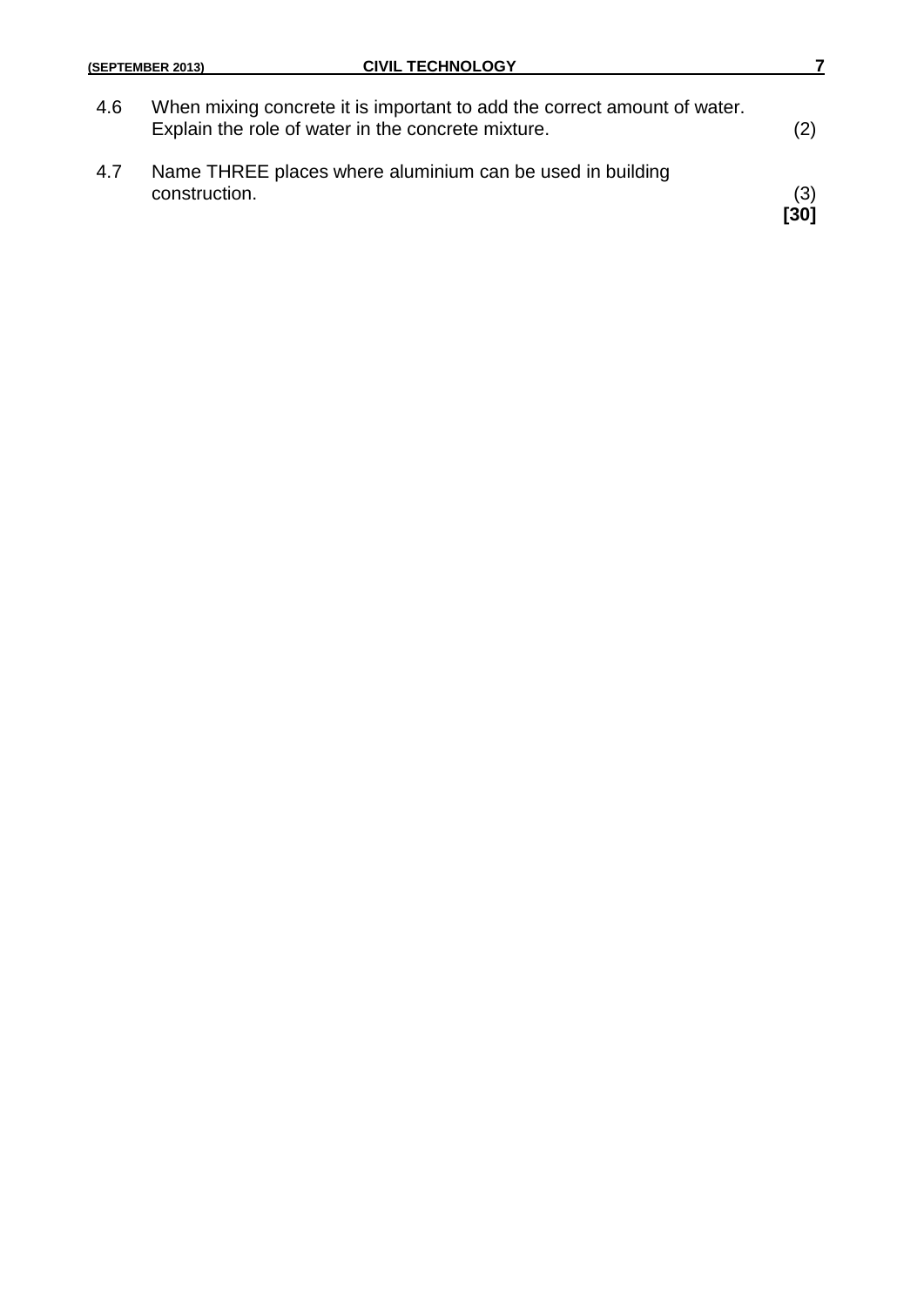#### **QUESTION 5: APPLIED MECHANICS**

- 5.1 FIGURE 5.1 below shows the design of a roof truss to be erected on a building.
	- 5.1.1 Determine graphically the magnitude of the forces in each member of the truss.

Answer on ANSWER SHEET  $5.1$  Use a scale of 1 mm =  $1 N$  (9)

5.1.2 Write down the magnitude of the forces in the table on ANSWER SHEET 5.1. (5)



**FIGURE 5.2**

5.2 FIGURE 5.2 shows a beam with ONE pointed load and ONE uniform distributed load. Calculate the magnitude of the reaction forces at A and B.

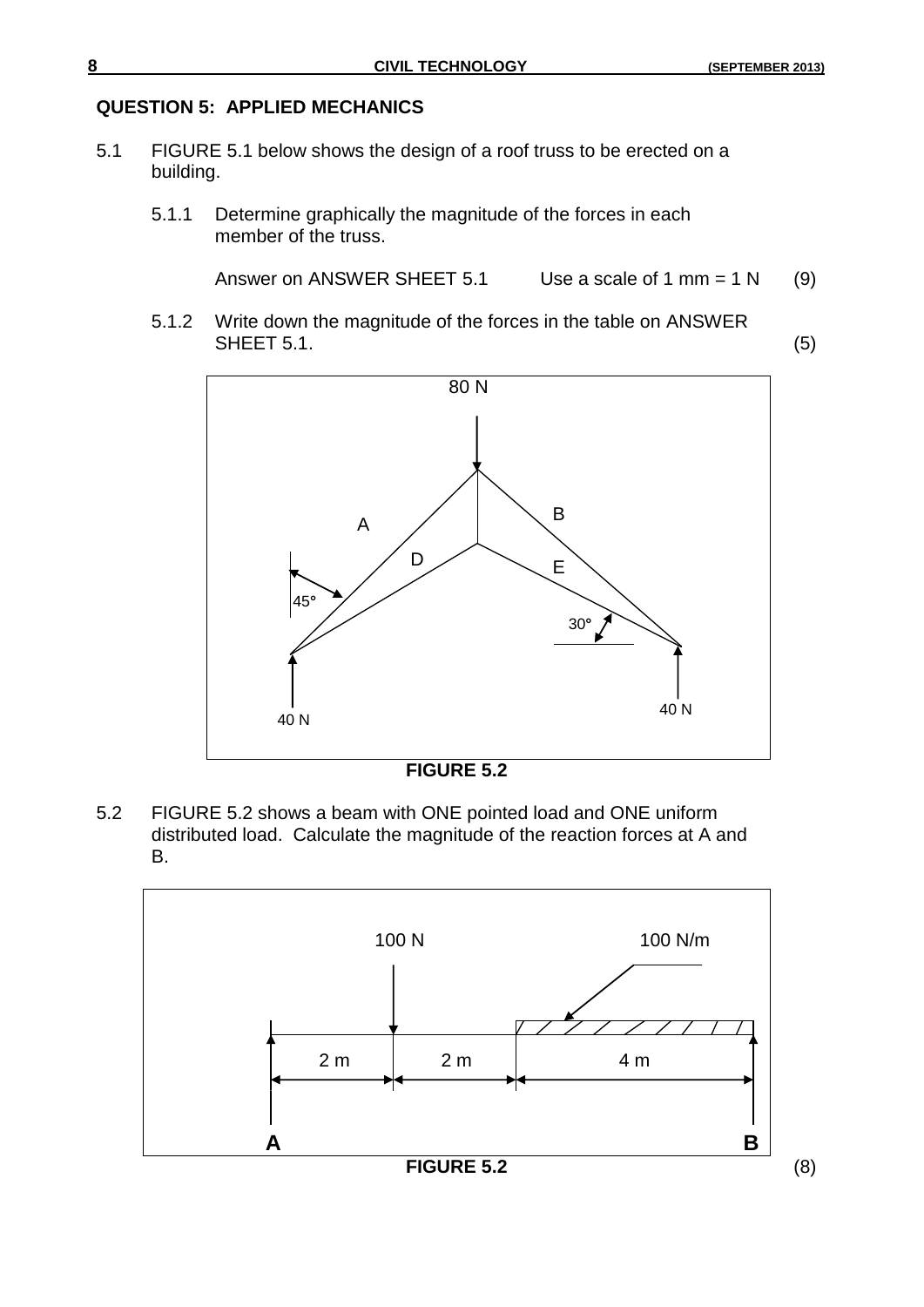5.3 FIGURE 5.3 shows a beam with pointed loads. Calculate the shear force values from **a** to **e.**

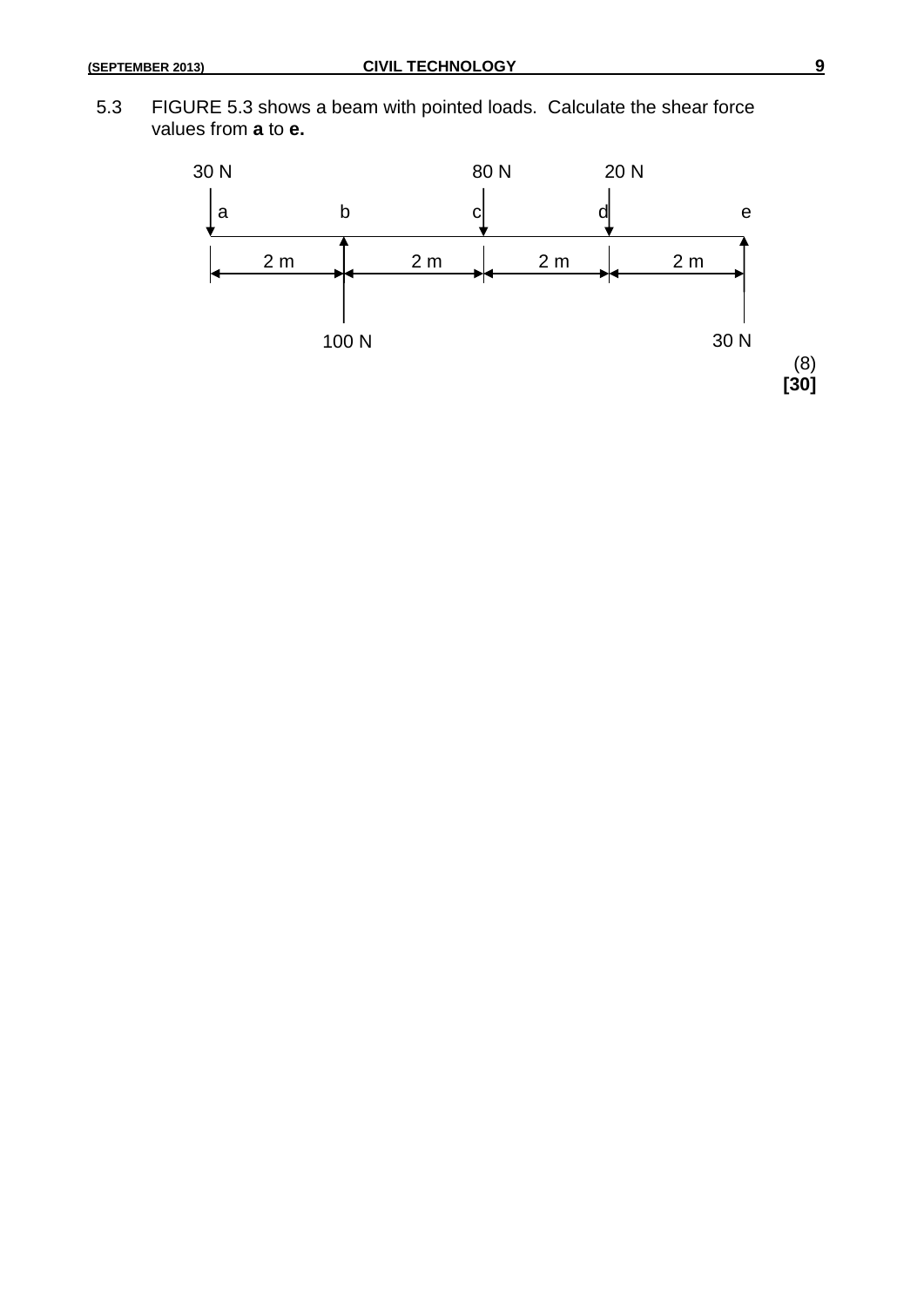#### **QUESTION 6: GRAPHICS AND COMMMUNICATION**

#### ANSWER THIS QUESTION ON THE ATTACHED **ANSWER SHEET 6.1**

6.1 As draughtsman you are tasked to draw a low cost house.

#### **NOTES:**

- The size of the house must be 8 m x 9 m.
- The house must have THREE rooms. (Bedroom, bathroom, open plan kitchen and lounge.)
- Access from one room to the other is through inter-leading doors built into a half-brick wall.
- The front door is on the southern side of the house and the back door is on the northern side of the house which is built into a cavity wall. The roof is gable roof construction.
- The roof has a 30**°** pitch with a 500 mm overhang.
- The bedroom has a door on the western side.



#### SPECIFICATIONS:

- Bathroom must have a shower, basin and water closet.
- Inside measurements for bedroom is 4 600 mm x 4 000 mm.
- Show ONE bathroom window of 900 mm x 900 mm on the western side and ONE window on the southern side.
- Show ONE bedroom window of 2 400 mm x 1 200 mm on the northern side.
- Show TWO lounge windows on the eastern side of 2 400 mm x 1 200 mm.
- $\bullet$  All doors are 800 mm x 2 000 mm.
- Show ONE built-in cabinet in bedroom and sink and stove in the kitchen.
- Floor to ceiling height must be 2 600 mm

|  | 6.1 | Use a scale of 1 : 50 to design and draw the floor plan of the house. | (26) |
|--|-----|-----------------------------------------------------------------------|------|
|--|-----|-----------------------------------------------------------------------|------|

6.2 Draw to scale 1 : 50 the **west view** of the house. (14)

**[40]**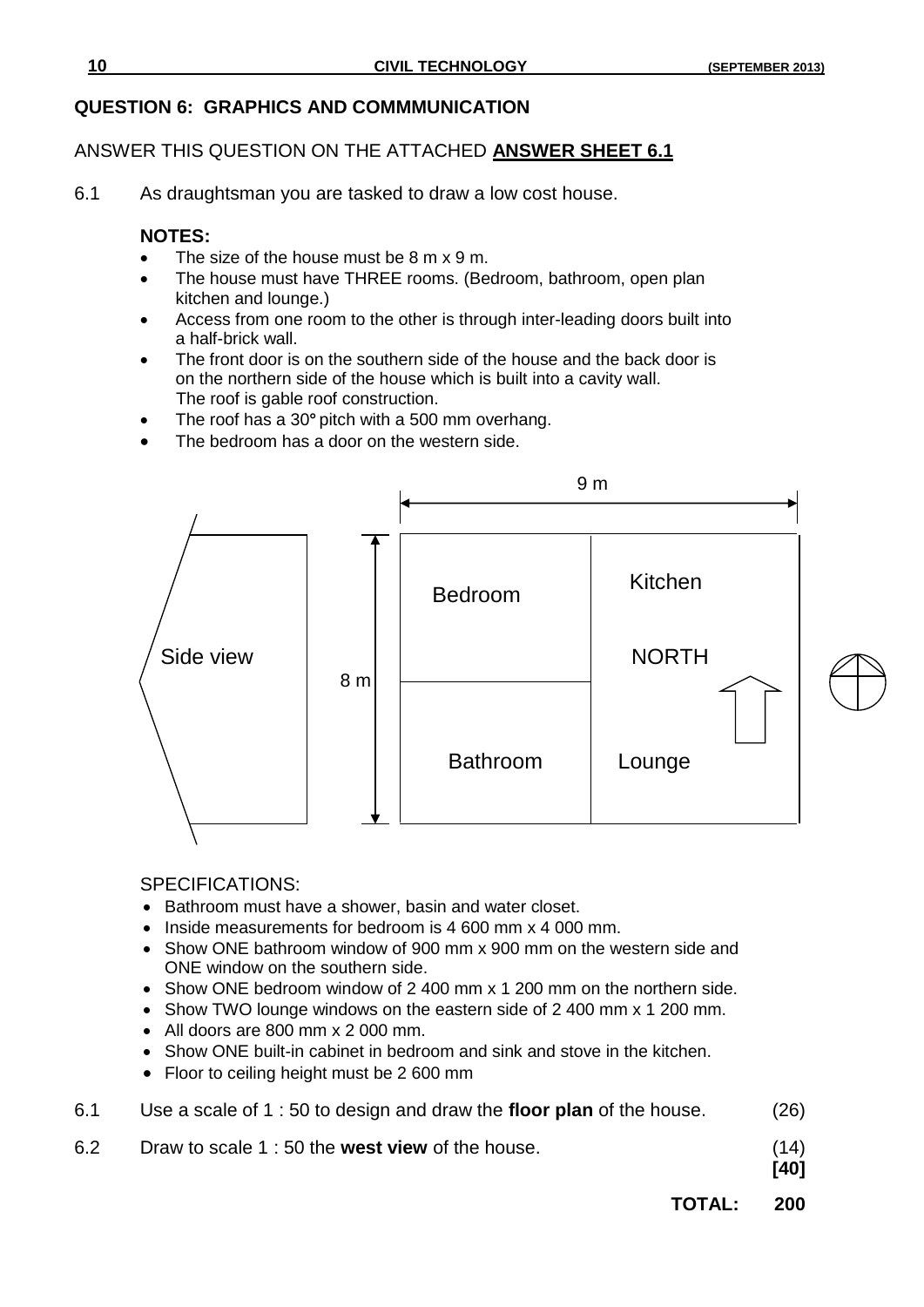#### **ANSWER SHEET 5.1 NAME OF CANDIDATE:**

 **a**

| <b>PART</b> | <b>FORCE</b> |
|-------------|--------------|
| AE          |              |
| <b>BE</b>   |              |
| CE          |              |
| <b>CD</b>   |              |
| DE          |              |

(9)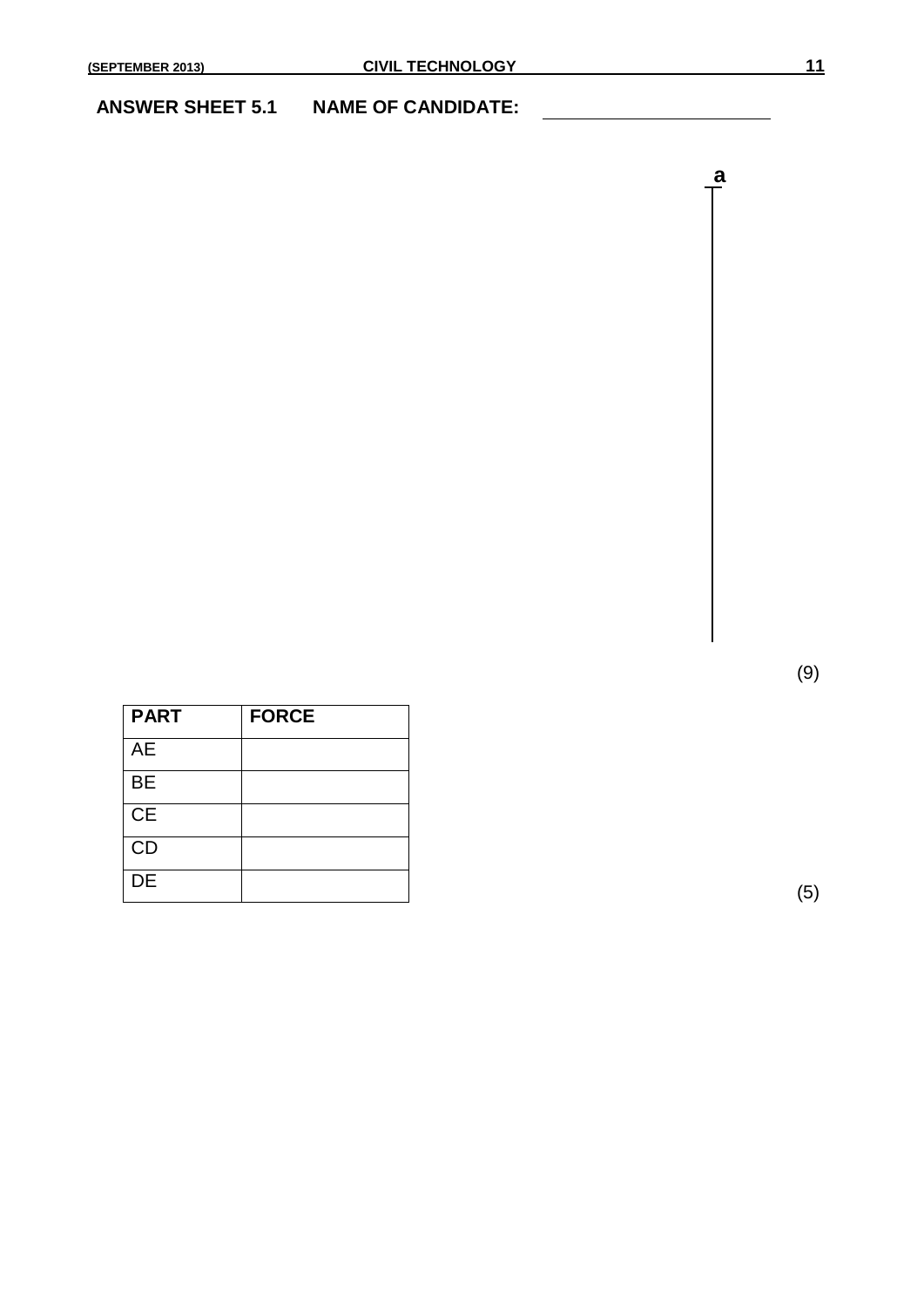### **ANSWER SHEET 6.1 NAME OF CANDIDATE:**

**FLOOR PLAN**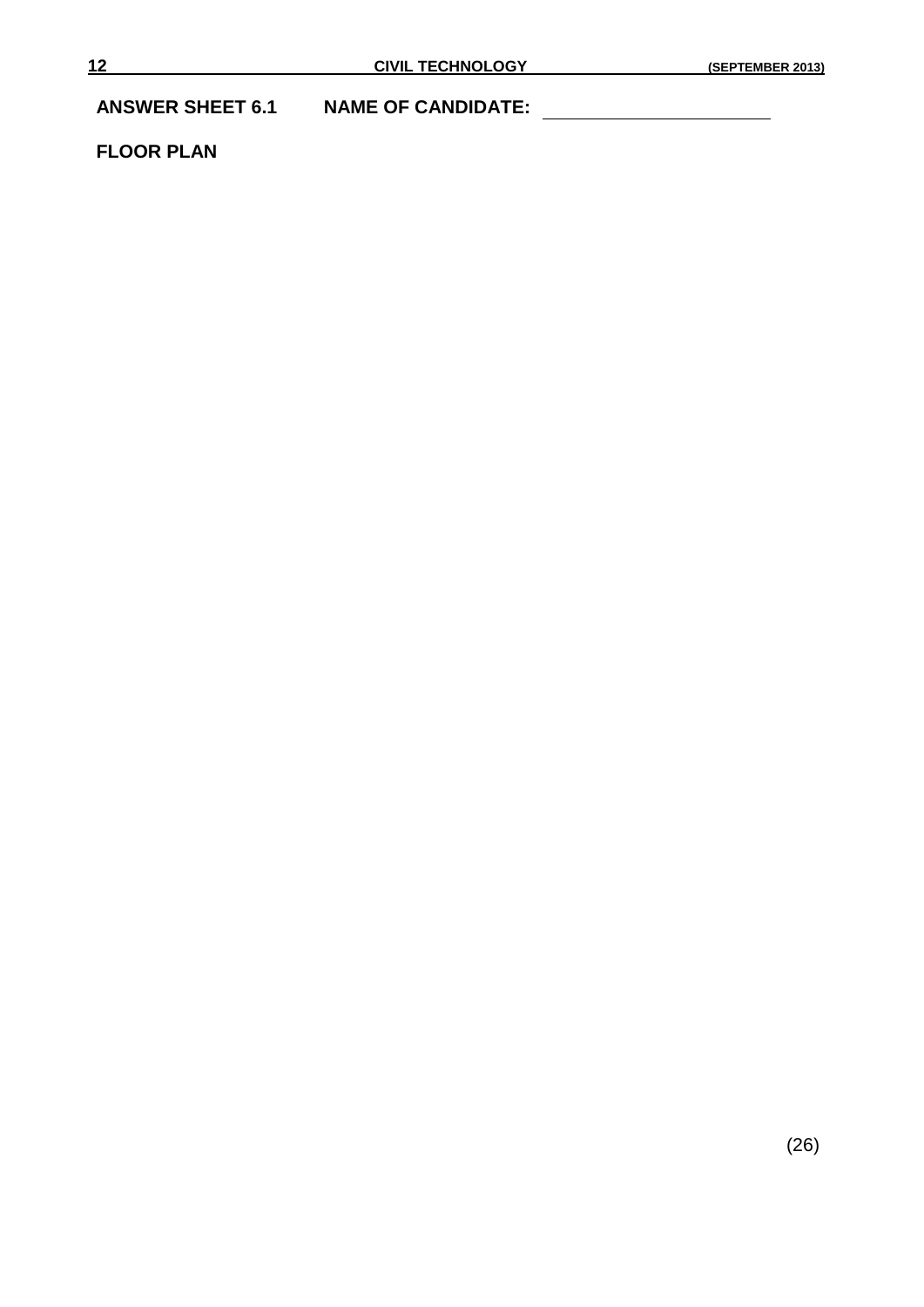### **ANSWER SHEET 6.2 NAME OF CANDIDATE:**

#### **WEST VIEW**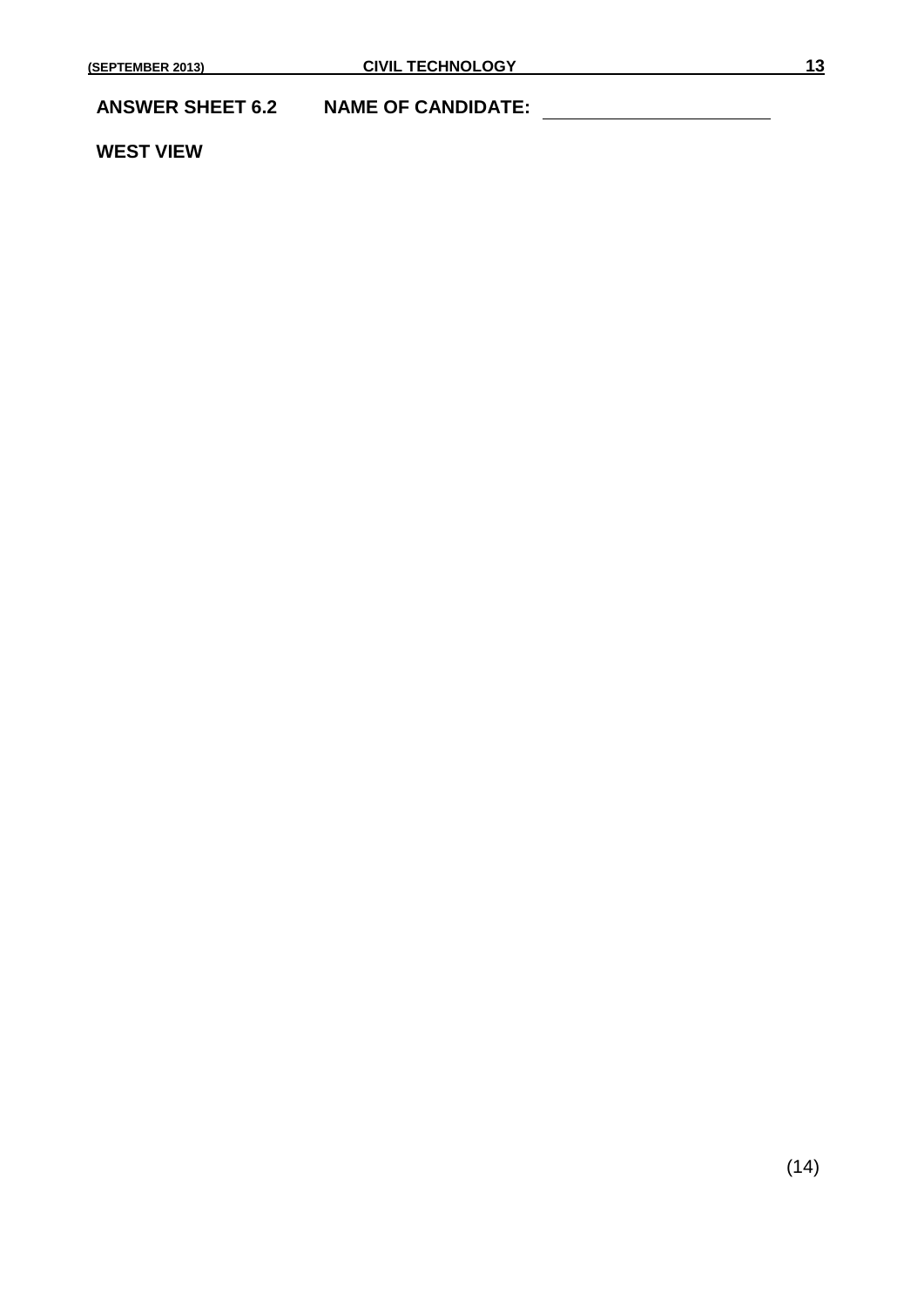**AANSIG - WES**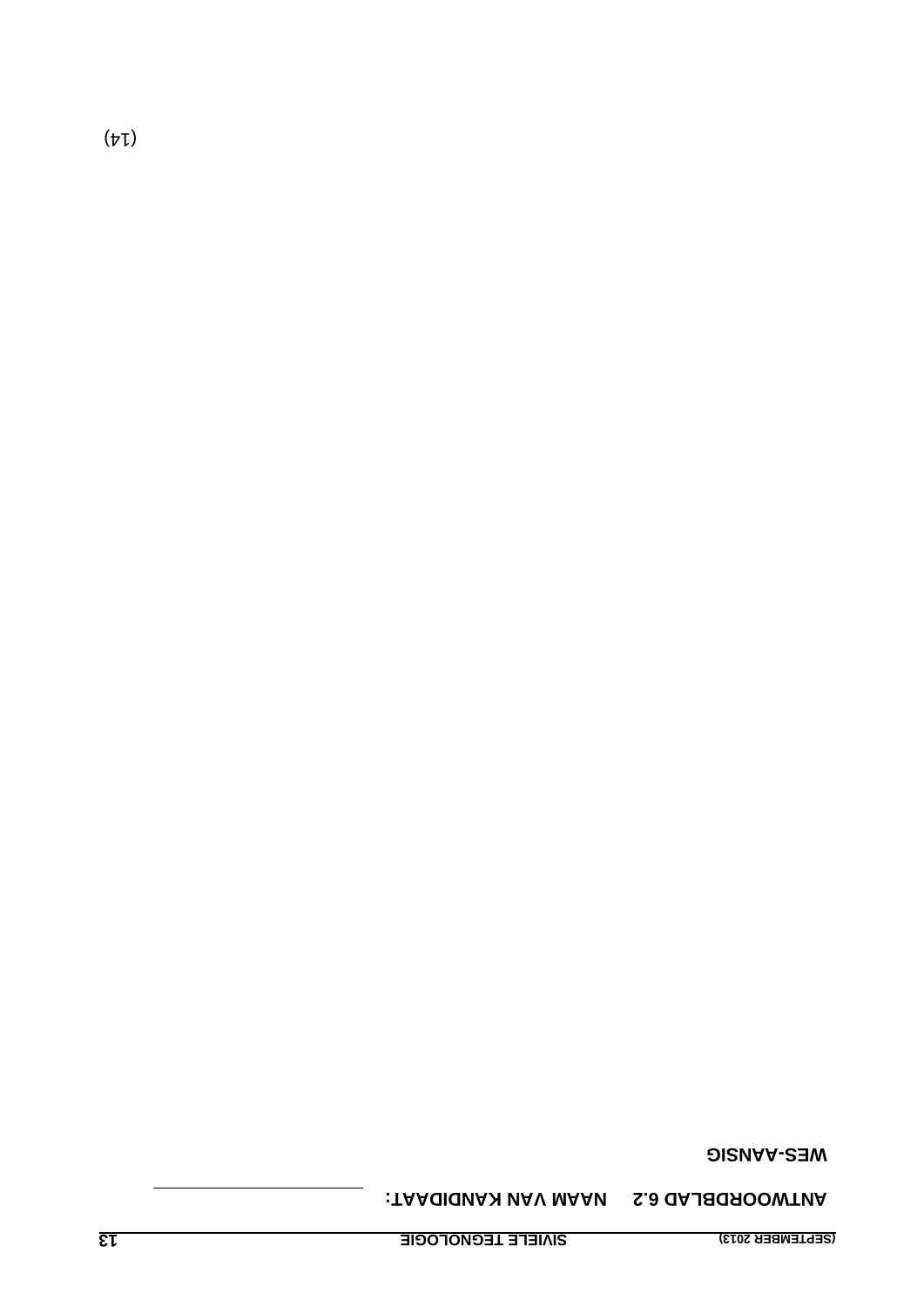**: NAAM VAN KANDIDAAT 6.1 ANTWOORDBLAD**

**VLOERPLAN** 

 $(9<sub>z</sub>)$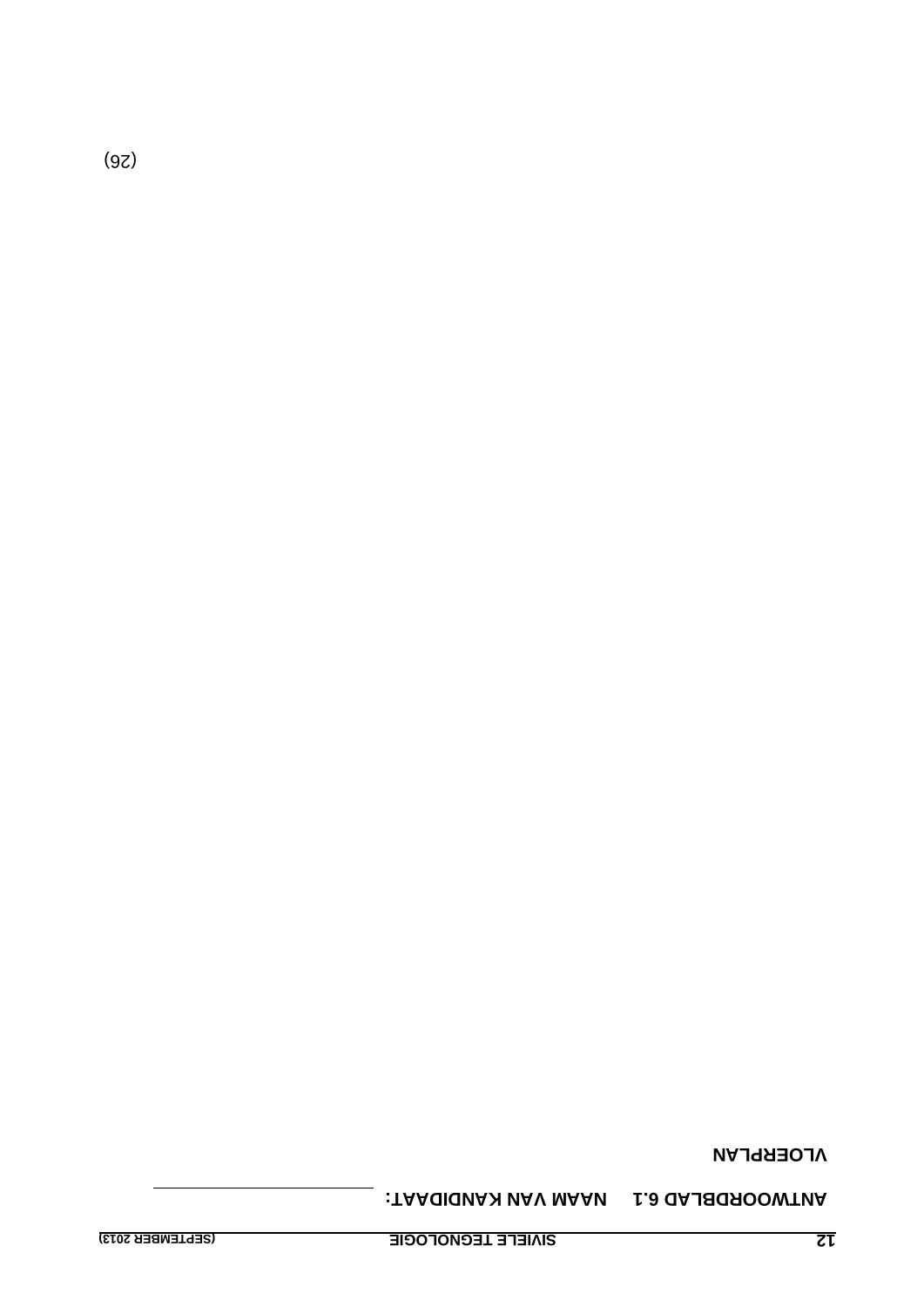CE

CD

DE



 $\left( \mathsf{G}\right)$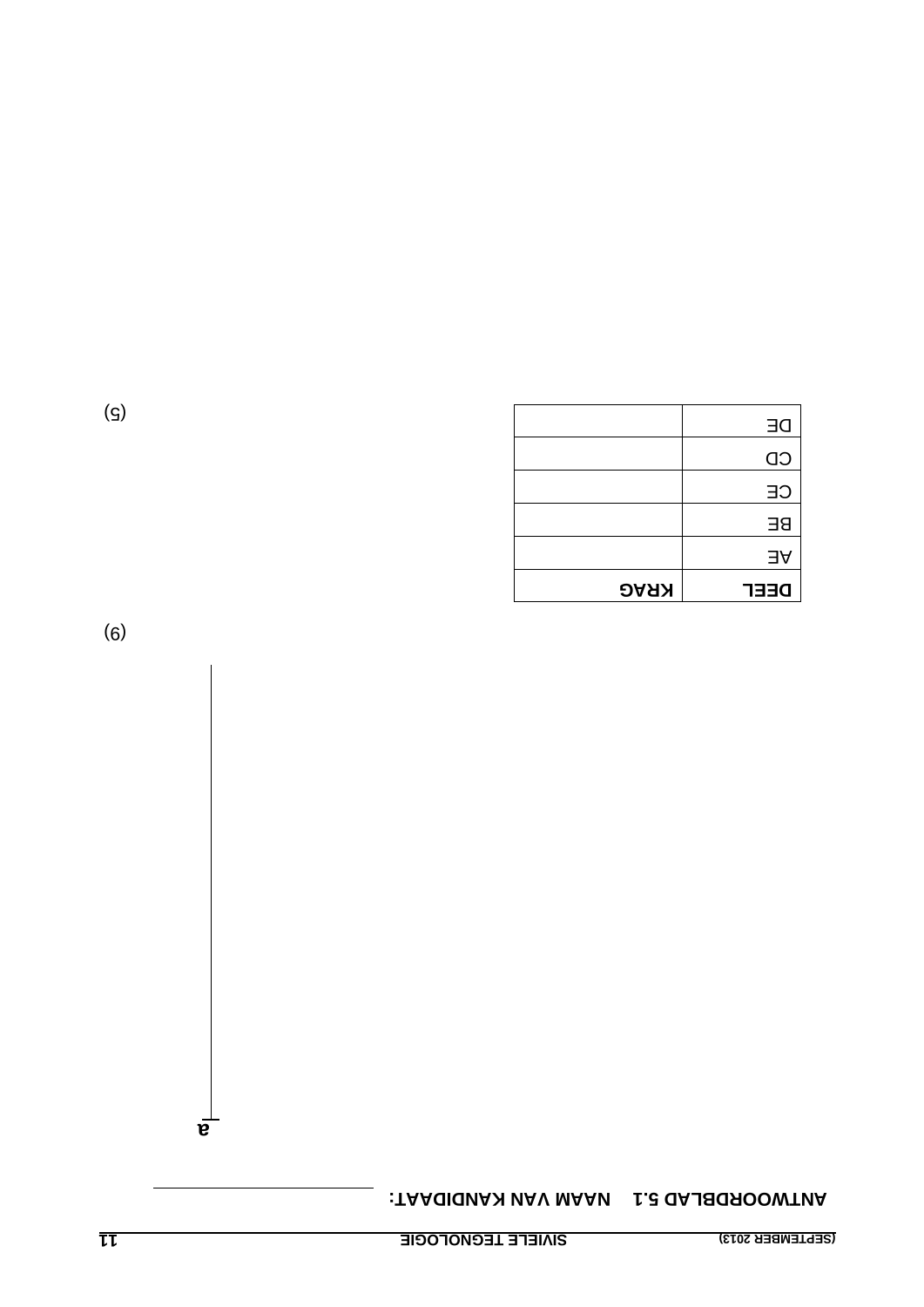**200 L: A TOTA**

#### **FIEKE EN KOMMUNIKASIE 6: GRA VRAAG**

#### BEANTWOORD HIERDIE VRAAG OP DIE AANGEHEGTE ANTWOORDBLAD 6.1.

e. 1 beteken. In As tekens is teken behuis teken. In As teken wat die opvolgende om 6.11 die opder in 19.10 om

#### **NOTAS:**

- Die buitemate van die huis moet 8 m x 9 m wees.
- Die huis moet DRIE vertrekke hê. (Slaapkamer, badkamer, oopplan kombuis/sitkamer)
- Toegang van een vertrek na die ander geskied deur middel van binnedeure wat in halfsteenmuur ingebou is. 'n
- Die voordeur is aan die suidekant van die huis en die agterdeur aan die si uodepni uumuoqs n' ni tsw siud eib nsv tnaxeboon.
- Die dak is 'n geuweldakkonstruksie.
- **Die dakhelling is 30° met 'n 500 mm oorhang.**
- Die slaapkamer het 'n deur aan die westekant.



#### **SPESIFIKASIES:**

- Badkamer moet 'n stort, wasbak en spoelkloset hê.
- Binnemate vir slaapkamer is 4 600 mm x 4 000 mm
- Toon EEN badkamervensters van 900 mm x 900 ma aan die westekant en EEN aan suidekant.
- Doon EEN slaapkamervenster aan die noordekant van 2 400 mm x 1 200 mm. ■ Doon TWEE sitkamervensters aan die oostekant van 2 400 mm x 1 200 mm.
- 
- mm 000 S x mm 008 si enueb ellA ·
- e and toop represent in space is simple produce in sexting the Nouplis.
- . 899w mm 000 S toom atpoodnotal tot 190V

| $[0 \nu]$<br>$(\uparrow \downarrow)$ | Teken volgens skaal 1 : 50 die wes-aansig van die huis.       | Z.3 |
|--------------------------------------|---------------------------------------------------------------|-----|
| (9Z)                                 | Teken volgens skaal 1 : 50 die <b>vloerplan</b> van die huis. | L.3 |
|                                      |                                                               |     |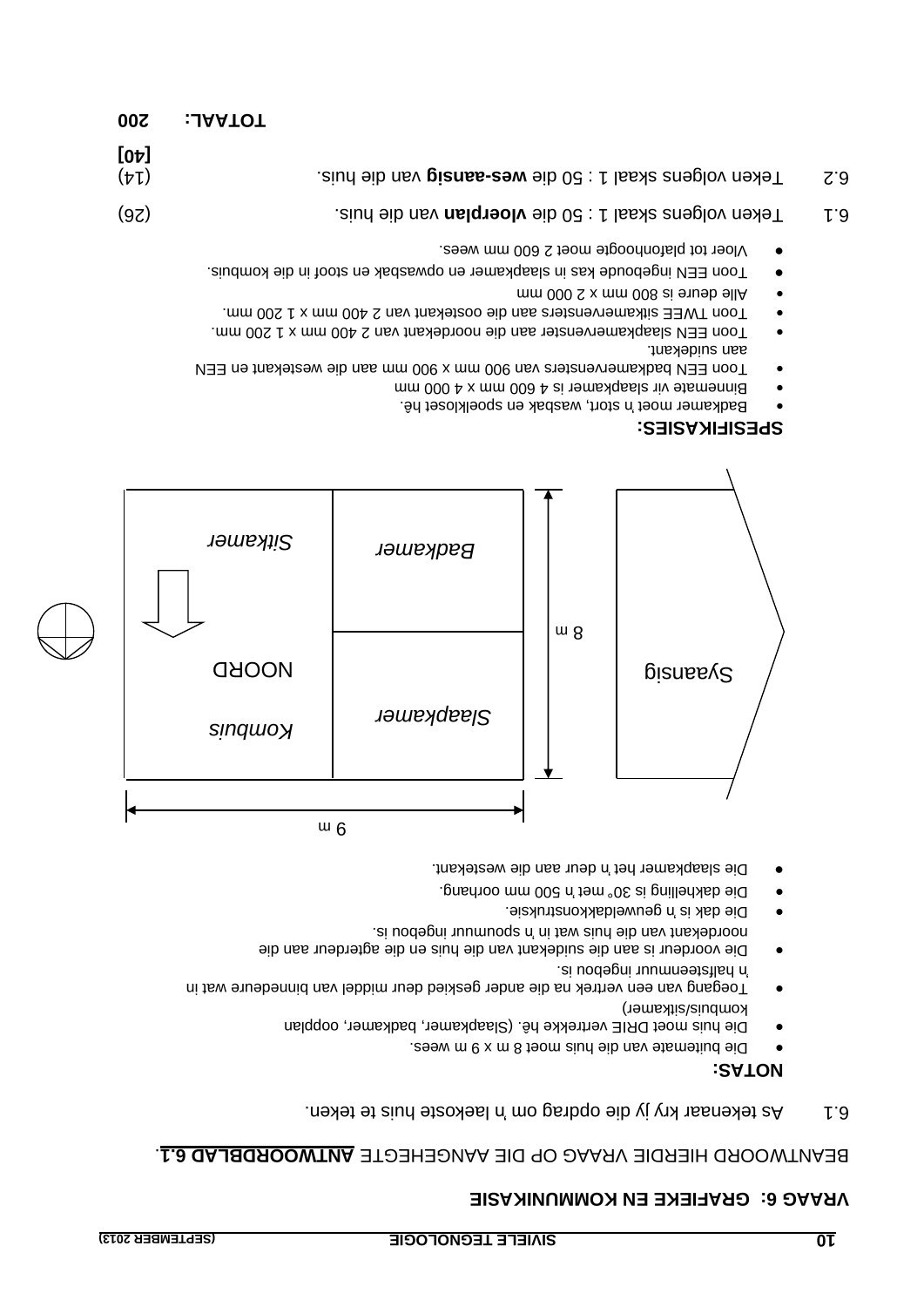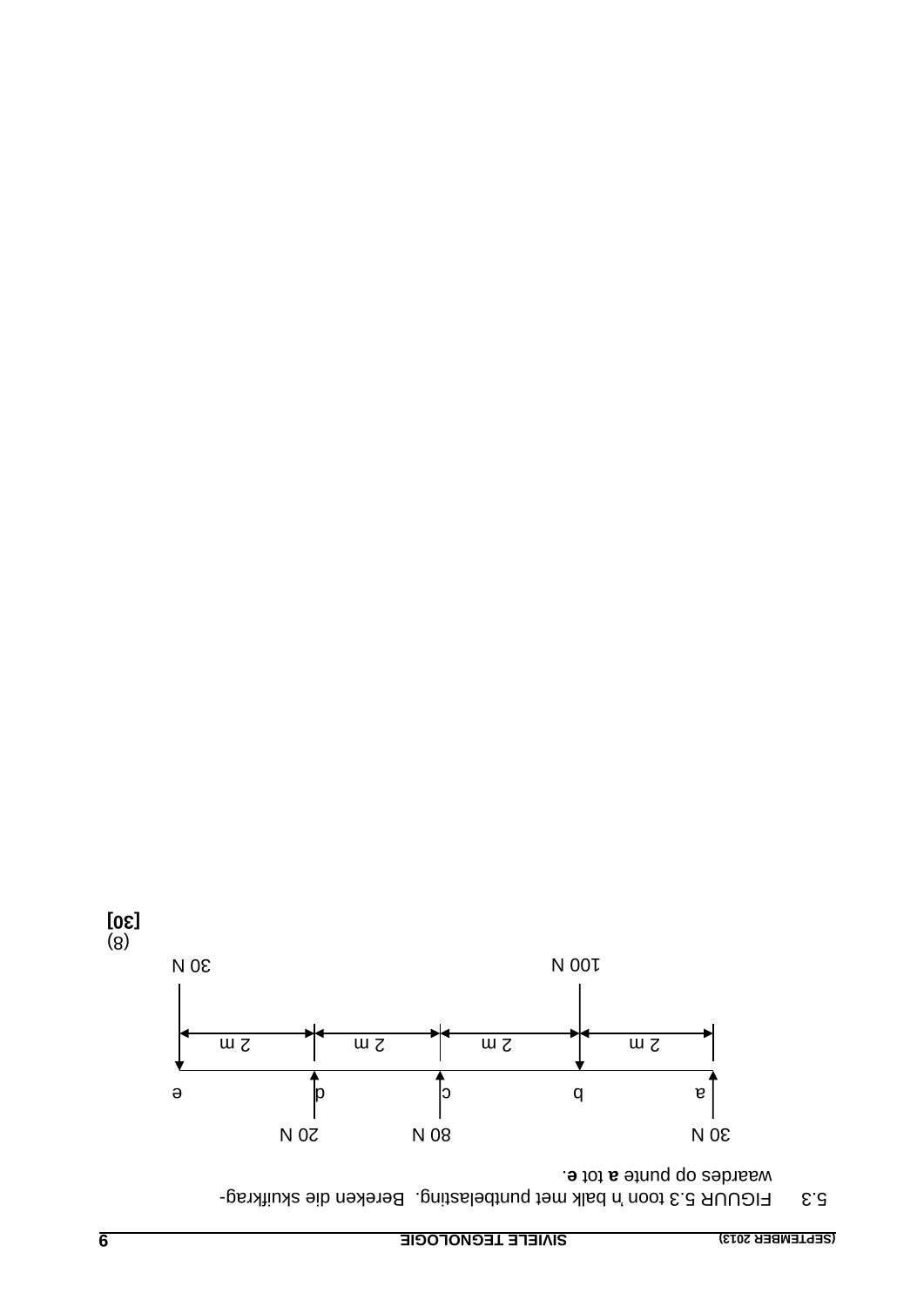### *TOEGEPASTE MEGANIKA*

- 5.1 FIGUUR 5.1 hieronder toon die ontwerp van 'n dakkap wat op 'n gebou opgerig moet word.
- Bepaal grafies die grootte van die kragte in elke onderdeel van die 5.1.1 kap.

van skaal 'n 5.1 Gebruik ANTWOORDBLAD Beantwoord op (6)  $N l = \text{mm } l$ 

- 
- (5) Skryf die grootte van kragte in die tabel op ANTWOORDBLAD 5.1 5.1.2



**EIGUUR 5.2** 

5.2 FIGUUR 5.2 toon 'n balk met EEN puntbelasting en EEN gelykmatig verspreide belasting. Bereken die grootte van die reaksiekragte by A en B.

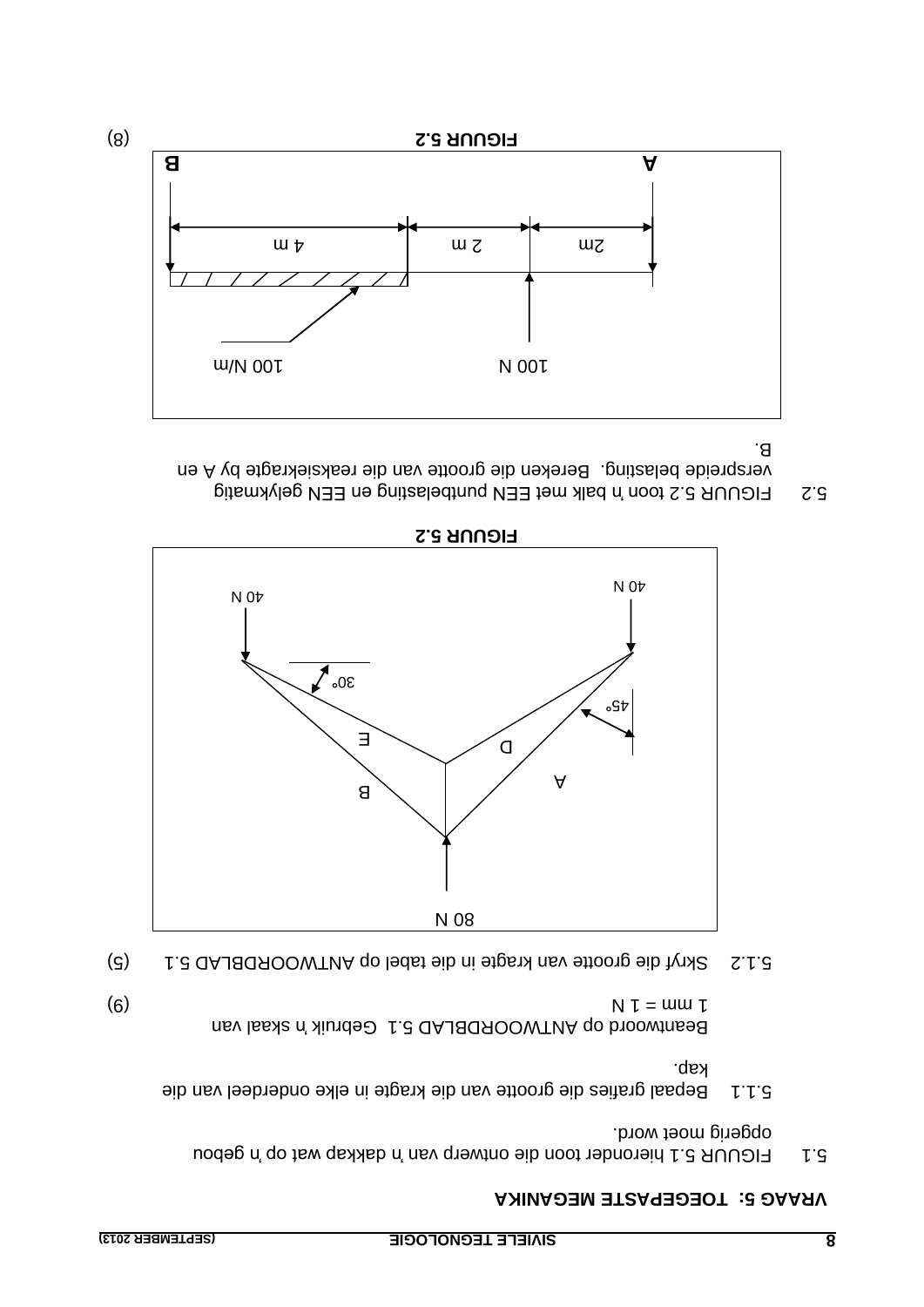| (z) | water by te voeg. Verduidelik wat die rol van water in 'n betonmengsel is.<br>Wanneer beton gemeng word is dit belangrik om die regte hoeveelheid | o + |
|-----|---------------------------------------------------------------------------------------------------------------------------------------------------|-----|
|     | (SEPTEMBER 2013)<br><b>SINIEFE LEGNOFOGIE</b>                                                                                                     |     |

**[30]**

4.7 Woem DRIE plekke waar aluminium in boukonstruksie gebruik kan word.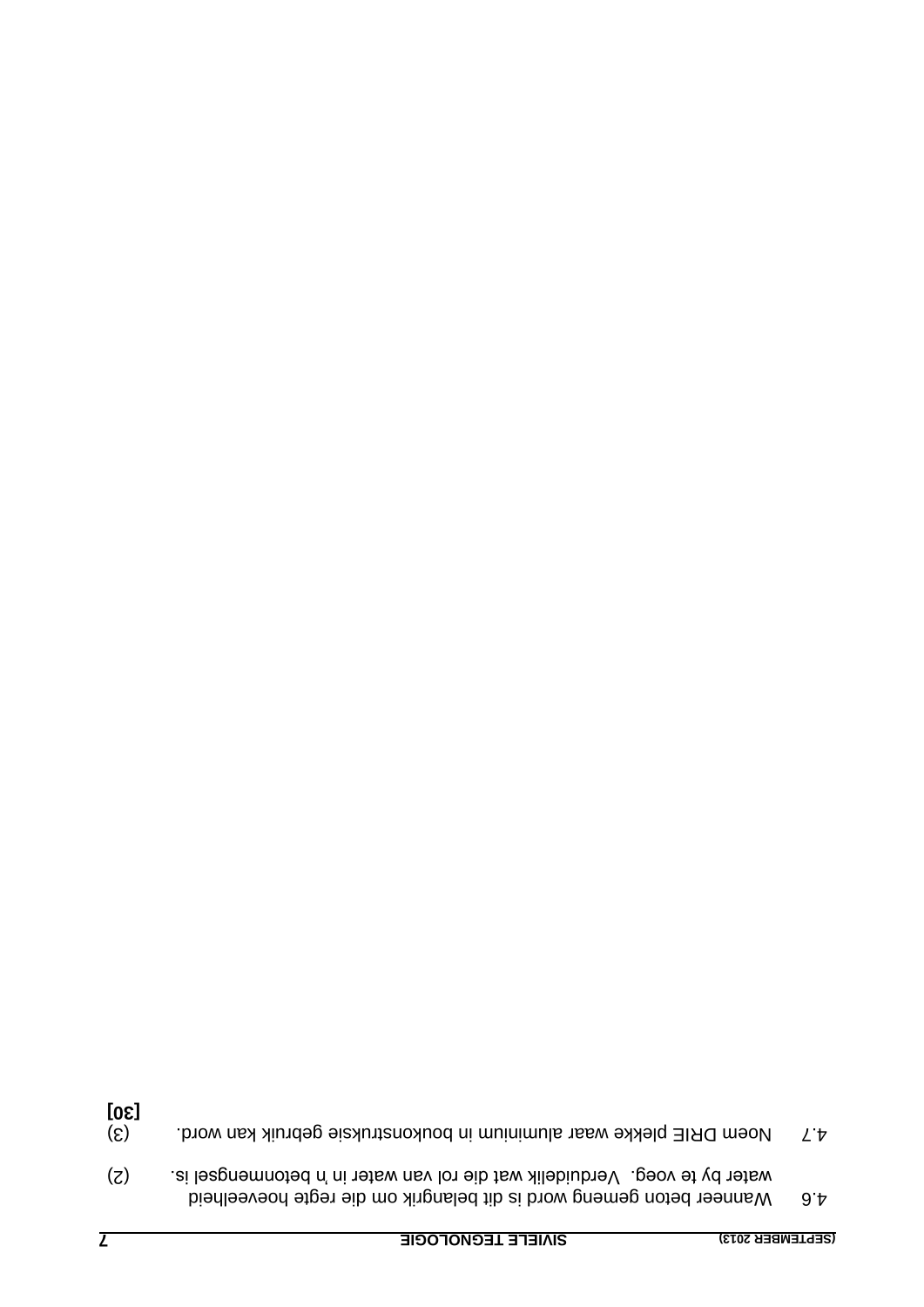#### **EN HOEVEELHEDE E MATERIAL 4: VRAAG**

- 4.1 Plastiek word algemeen gebruik om huishoudelike toebehore te vervaardig en word in twee hoofgroepe ingedeel. Noem die TWEE (4) hoofgroepe en gee EEN belangrike eienskap van elkeen.
- 4.2 Watter tipe glas sal jy vir 'n toiletvenster gebruik?
- $A.3$  Bestudeer die kolom met metale en pas dit by die geskikte antwoord in KOLOM A verteenwoordig verskillende metale en KOLOM B . KOLOM B verteenwoordig 'n aantal gebruike. Skryf slegs die letter neer langs die vraagnommer byvoorbeeld 4.3.1 B.

|         | <b>KOLOMB</b>        |   | <b>KOLOM</b>      |              |
|---------|----------------------|---|-------------------|--------------|
|         | Galvanisering        | A | poo¬              | 1.S.A        |
|         | Mangatdeksel         | В | Koper             | $\Omega.E.P$ |
|         | Staalversterking     | C | <b>Gietyster</b>  | f.3.3        |
|         | Soldeersel           | d | <b>Anic</b>       | A.B.A        |
|         | Elektriese bedrading | Ξ | lsstagninnsqs ëoH | 3.5.5        |
| (L X G) |                      |   |                   |              |

 $\left( \mathsf{G}\right)$ 

gebou vervaardig. 'n skrynwerker en moet AGT dakkappe vir 'n Jy is 4.4 E in die skets soos stets van elke deel gemerk A-E in die skets soos hieronder aangetoon en bereken die hoeveelheid materiaal wat benodig word.



| mm 009 9<br><b>LENGTE</b>              | $A - Daks$ par<br><b>ONDEKDEET</b> |
|----------------------------------------|------------------------------------|
| $\mu$ mm 00 $\nu$ $\nu$                | $B - B$ intbalk                    |
| WW00LZ                                 | $C -$ Hoofstyl                     |
| mm 008 h                               | $1$ ut $S - G$                     |
| $\frac{1000 \text{ m}}{200 \text{ m}}$ | $E - H$ anger                      |

- Teken jou eie tabel en bereken die hoeveelheid van elke deel wat (21) . Guash dakkappe word dakkappe word dakkappe. (12)
- $\mu$ .5 Houtdakkappe moet behandel word. Gee DRIE redes waarom dit nodig (3) preserveermiddel te behandel. 'n is om dakkappe met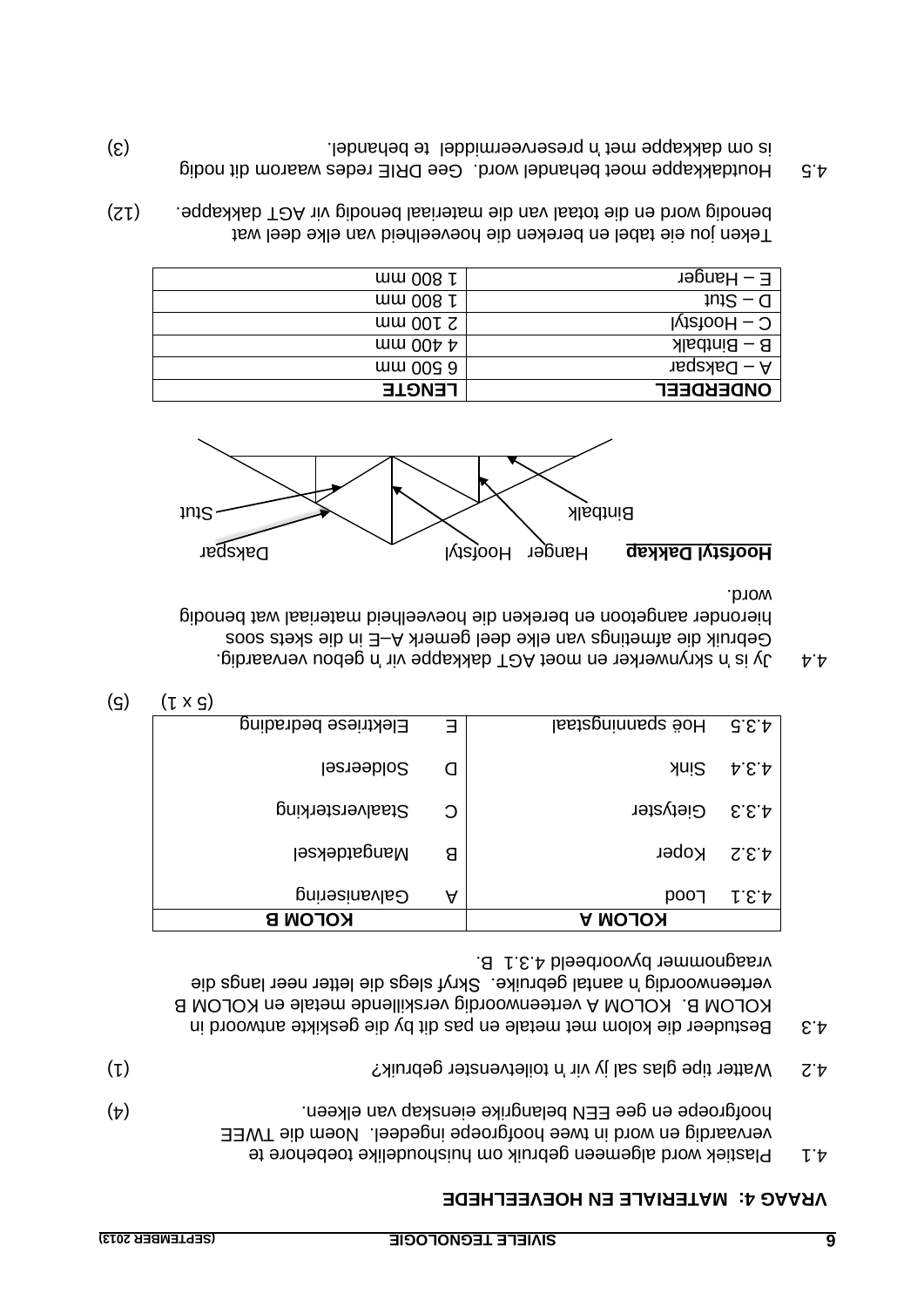$3.1$  Voltooi die volgende slaus deur slegs die ontbrekende woord neer te

#### **SIVIELE DIENSTE 3: VRAAG**

| [30]<br>$(\iota)$          | <b>Q</b> qvqəi aslin o V                                                                                                                                                                                                        | 4.9.5   |                               |
|----------------------------|---------------------------------------------------------------------------------------------------------------------------------------------------------------------------------------------------------------------------------|---------|-------------------------------|
|                            |                                                                                                                                                                                                                                 |         |                               |
| $(\iota)$                  | <b>Rioolput</b>                                                                                                                                                                                                                 | 5.9.5   |                               |
| $(\iota)$                  | Mangat                                                                                                                                                                                                                          | 2.9.2   |                               |
| $(\iota)$                  | <b>bad</b>                                                                                                                                                                                                                      | 1.6.5   |                               |
|                            | Skryf die afkorting neer vir die volgende:<br>Affortings word op bouplanne gebruik om sekere toebehore aan te dui.                                                                                                              |         | 6.5                           |
| (5)                        | uodni nsvisab pninellatani.<br>Verduidelik die doel van 'n inspeksie-oog en die voordeel wat die                                                                                                                                |         | 8.5                           |
| $(\nabla)$                 | sonpanele vir 'n waterverhittingstelsel geïnstalleer word.<br>Noem VIER faktore wat in aanmerking geneem moet word wanneer                                                                                                      |         | 7.5                           |
| (5)                        | Noem TWEE voordele van windenergie.                                                                                                                                                                                             |         | 0.5                           |
| (5)                        | Verduidelik kortliks hoe 'n kernkragstasie werk.                                                                                                                                                                                |         | $\mathcal{C}$ . $\mathcal{E}$ |
| $\left( \mathsf{S}\right)$ | .b10w<br>die verbruiker kom. Noem al die toebehore wat in die proses gebruik<br>Verduidelik hoe water vanaf die munisipale reservoirs tot binne die erf van<br>Roue water word in huishoudings vir sanitêre doeleindes benodig. |         | Α.ε                           |
| $\left( \mathsf{G}\right)$ | van PVC-pype.<br>PVC-pype word algemeen in huishoudings gebruik. Noem VYF voordele                                                                                                                                              |         | $\epsilon$ . $\epsilon$       |
| $(\iota)$                  | Verduidelik die funksie van 'n verdeelbord by 'n elektriese stelsel in 'n huis.                                                                                                                                                 |         | $S.\mathcal{E}$               |
| $(\iota)$                  | asudeqni.<br>By huisbedrading word lewendige drade met in  kleurkode                                                                                                                                                            | G.L.E   |                               |
| $(\iota)$                  | Die  word gebruik om watertoevoer na toevoertenks te beheer.                                                                                                                                                                    | 7.1.5   |                               |
| $(\iota)$                  | rioolwater te haal.<br>By opwasbakke moet in  aangebring word om vette en olies uit                                                                                                                                             | E.F.E   |                               |
| $(\iota)$                  | voor elke koppeling aangebring word.<br>n' teori tiulente di die munisipale straatriool aansluit moet 'n                                                                                                                        | S.1.2   |                               |
| $(\iota)$                  | reguleer.<br>Die  word gebruik om die temperatuur in 'n elektriese geiser te                                                                                                                                                    | 1.1.5   |                               |
|                            |                                                                                                                                                                                                                                 | .trryf. |                               |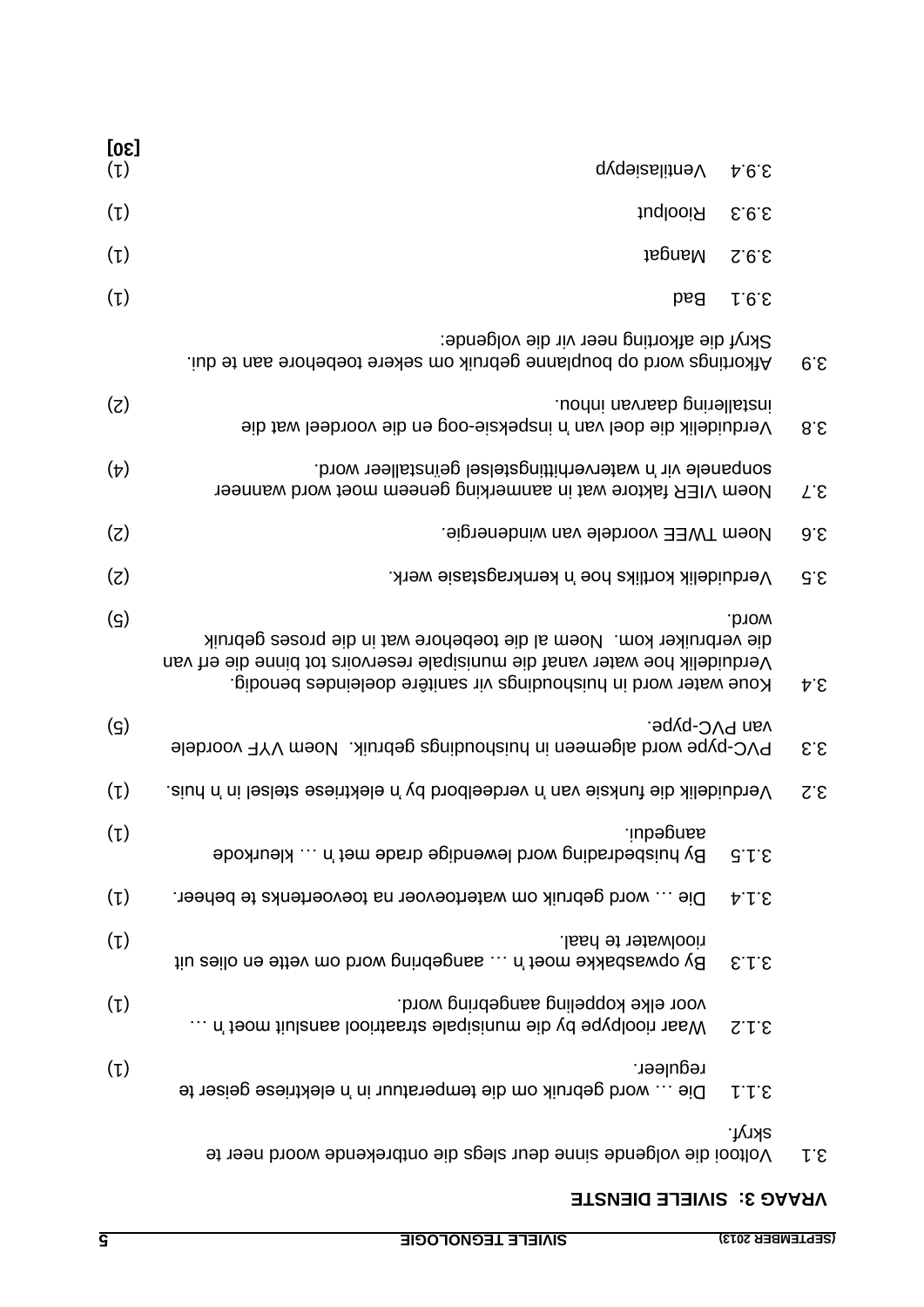#### **VRAAG 2: GEVORDERDE KONSTRUKSIEPROSESSE**

| [0 <sub>t</sub> ]           |                                                                                                                                                                                                                                       |      |
|-----------------------------|---------------------------------------------------------------------------------------------------------------------------------------------------------------------------------------------------------------------------------------|------|
| $\left( \mathcal{E}\right)$ | kelderverdiepings waterdig is.<br>DRIE metodes wat gebruik kan word om te verseker dat<br>Bouregulasies vereis dat kelderverdiepings waterdig moet wees. Noem                                                                         | 11.5 |
| (9)                         | <sup>0</sup> 08 nsv pnilləd<br>Teken in goeie verhouding 'n lyndiagram van waaiertipe dakkap met 'n                                                                                                                                   | 01.5 |
| $(\nabla)$                  | Verduidelik die verskil tussen massabeton en gewapende beton.                                                                                                                                                                         | 6.5  |
| (z)                         | Jaarvan te bepaal.<br>Noem TWEE toetse wat op beton gedoen kan word om die sterkte                                                                                                                                                    | 8.5  |
| (z)                         | .b10w<br>Noem TWEE soorte afmetings wat met die bukswaterpas geneem kan                                                                                                                                                               | L'ζ  |
| (01)                        | Die betonpilaar het 'n deursnee van 500 mm<br>Toon die minimum betonbedekking.<br>Toon heliese binder<br>Bewapening met ses hoofstawe van 20 mm deursnee                                                                              |      |
|                             | Gebruik die volgende spesifikasies:                                                                                                                                                                                                   |      |
|                             | benoem alle dele.<br>suit deur 'n ronde kolom om die nogige bewapening binne-in te toon en<br>belangrike rol. Teken tot skaal 1 : 10 h netjiese skets van 'n horisontale<br>By moderne huise met hoë betonkolomme speel bewapening 'n | 9.5  |
| $\left( \mathcal{E}\right)$ | onderdele van staalstrukture te heg.<br>Noem DRIE hegmetodes wat gebruik kan word om knoopplate aan                                                                                                                                   | S.S  |
| $(\mathcal{E})$             | moet installeer.<br>Noem DRIE materiale wat jy sal benodig indien jy 'n rib- en blokhangvloer                                                                                                                                         | Þ.S  |
| $(\nabla)$                  | Noem VIER voordele van rib- en blokhangvloere bo soliede betonvloere.                                                                                                                                                                 | 2.3  |
| $(\iota)$                   | Vaar sal jy 'n heipaalfondasie gebruik?                                                                                                                                                                                               | 2.2  |
| (z)                         | Verduidelik die begrip, heipaalfondasie.                                                                                                                                                                                              | L.S  |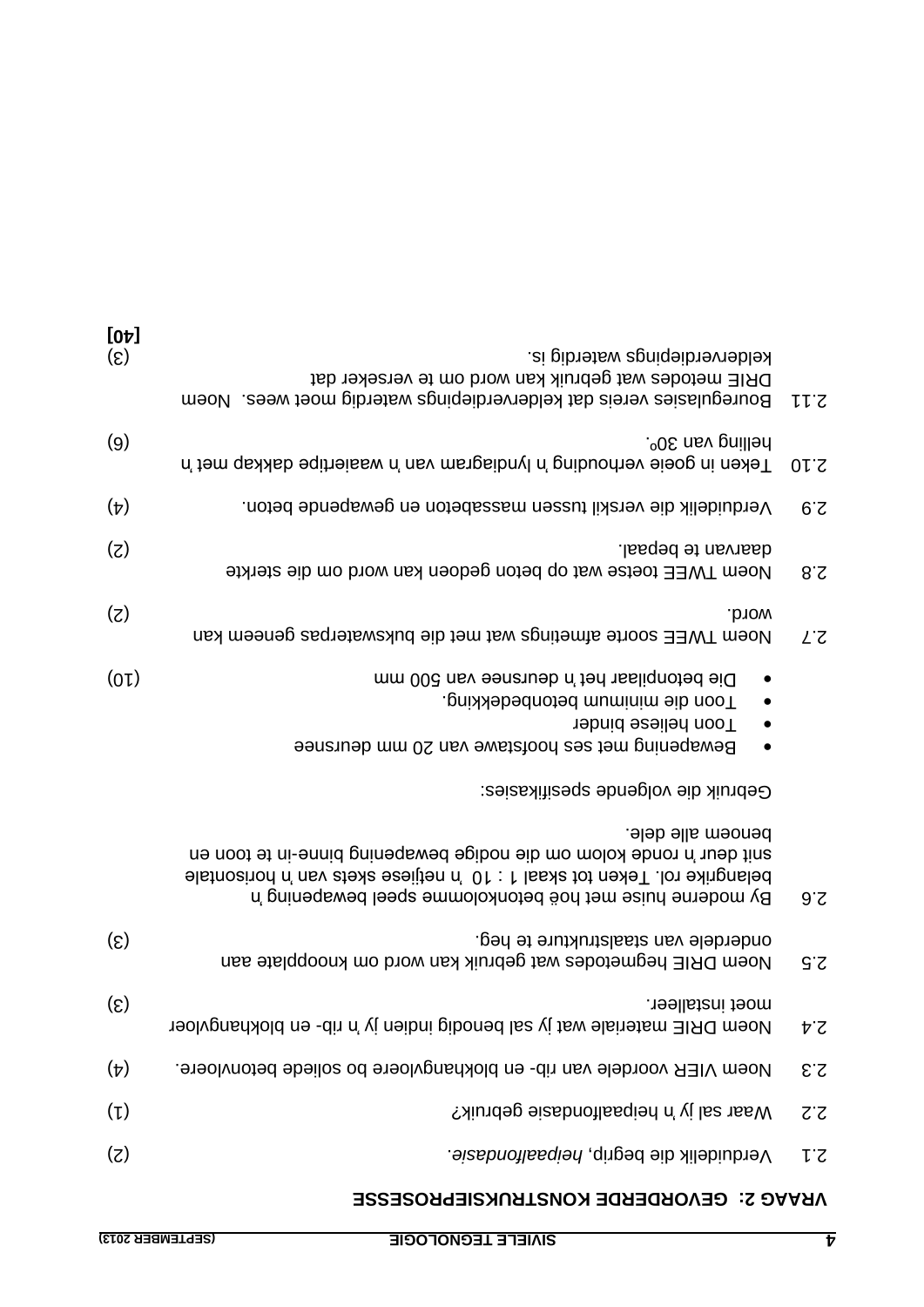### **VRAAG 1: KONSTRUKSIEPROSESSE**

| [06]                        |                                                                                                                                                                                                                                             |                                 |
|-----------------------------|---------------------------------------------------------------------------------------------------------------------------------------------------------------------------------------------------------------------------------------------|---------------------------------|
| $(\iota)$                   | Watter tipe brandblusser moet gebruik word om 'n elektriese vuur te blus?                                                                                                                                                                   |                                 |
| $(\mathcal{E})$             | Noem DRIE elemente wat noodsaaklik is vir 'n vuur om plaas te vind.                                                                                                                                                                         | 8.1                             |
| $\left( \mathcal{E}\right)$ | Noem DRIE groepe verduursamingsmiddels vir hout.                                                                                                                                                                                            | $L^{\cdot}$                     |
| (z)                         | Verduidelik hoe jy uitermatige eksterne bloeding van 'n ledemaat sal stop.                                                                                                                                                                  | 9.1                             |
| $(\nabla)$                  | Verduidelik waarom dit belangrik is om dakkappe te verspan.                                                                                                                                                                                 | G·l                             |
| (z)                         | kaplatte vas te heg.<br>Noem TWEE hegmetodes wat gebruik kan word om golfysterdakplate aan                                                                                                                                                  | $\uparrow, \uparrow$            |
| $\left( \mathsf{G}\right)$  | toegepas moet word.<br>Noem VYF veiligheidsmaatreëls wat by die oprigting van steiers<br>A.E.f                                                                                                                                              |                                 |
| $(\iota)$                   | grond wegsak?<br>Watter onderdeel van 'n steier sal verhoed dat die steier in die<br>E.E.f                                                                                                                                                  |                                 |
| (5)                         | .aneist and tipes steiers.<br>S.E.f                                                                                                                                                                                                         |                                 |
| (z)                         | Definieer die term steierwerk.<br>1.5.1                                                                                                                                                                                                     |                                 |
|                             | Steierwerk word algemeen op 'n bouperseel gebruik.                                                                                                                                                                                          | E.                              |
| (L)                         | nuurplaat te las?<br>'n Muurplaat moet verleng word. Watter tipe voeg sal jy gebruik om die                                                                                                                                                 | $Z^{\cdot}$                     |
| $(\nabla)$                  | van die boor.<br>Noem VIER veiligheidsmaatreëls wat toegepas moet word by die gebruik<br>gereedskapstukke wat jy gaan gebruik is 'n draagbare elektriese boor.<br>9ib nsv n9∃ . zaq et nyeol n' ni neb n' mo last uoi tib ai nehvnyna n' eA | $\mathsf{L}^{\cdot} \mathsf{L}$ |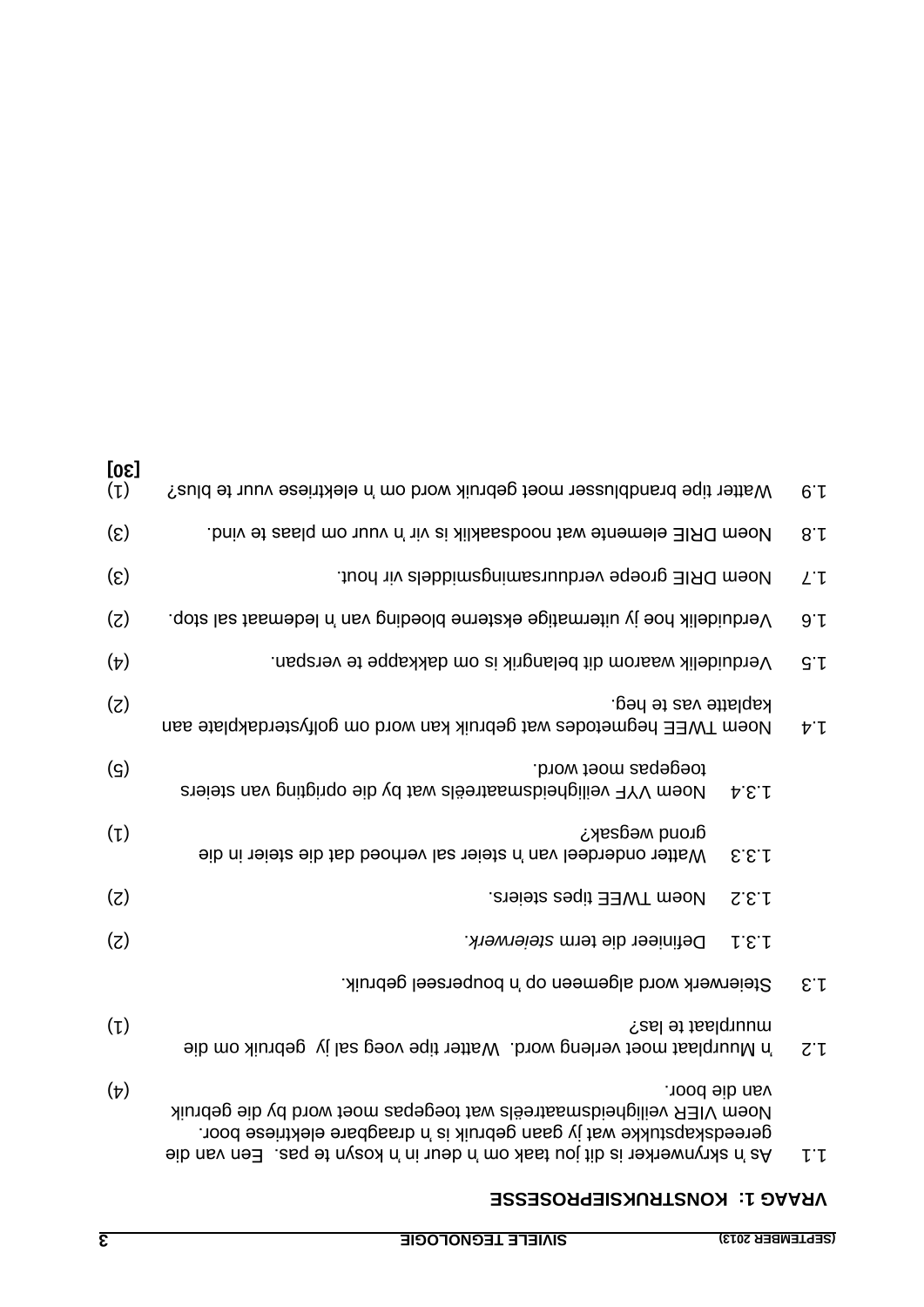#### **BENODIGDHEDE:**

- 1. Tekengereedskap
- 'n Nieprogrammeerbare sakrekenaar 2.

#### **INSTRUKSIES EN INLIGTING**

- Hierdie vraestel bestaan uit SES vrae. 1.
- 2. AL die vrae is VERPLIGTEND.
- Beantwoord elke vraag as 'n geheel. MOET NIE onderafdelings skei NIE. 3.
- Begin elke vraag op 'n NUWE bladsy. 4.
- Sketse kan gebruik word om jou antwoorde te illustreer. 5.
- ALLE berekeninge en geskrewe antwoorde moet in die antwoordeboek 6. gedoen word.
- Tekeninge en setse moet volledig en netjies van afmetings, byskrifte en titels voorsien word soos voorgeskryf deur SANS (SABS) se Gebruikskode vir Boutekenepraktyk.
- 8. Vir die doeleindes van hierdie vraestel moet die afmetings van die afeen as 220 mm x 110 mm x 75 mm geneem word.
- Gebruik jou eie oordeel waar afmetings en/of detail ontbreek. 9.
- Nieprogrammeerbare sakrekenaars mag gebruik word. 10.
- antwoordblaaie, en the SAAAG 6.1 en VRAAG 6.1 au van die die en van die 11.1 en van die 11.1 en van die 11.1 e deur tekengereedskap te gebruik waar nodig.